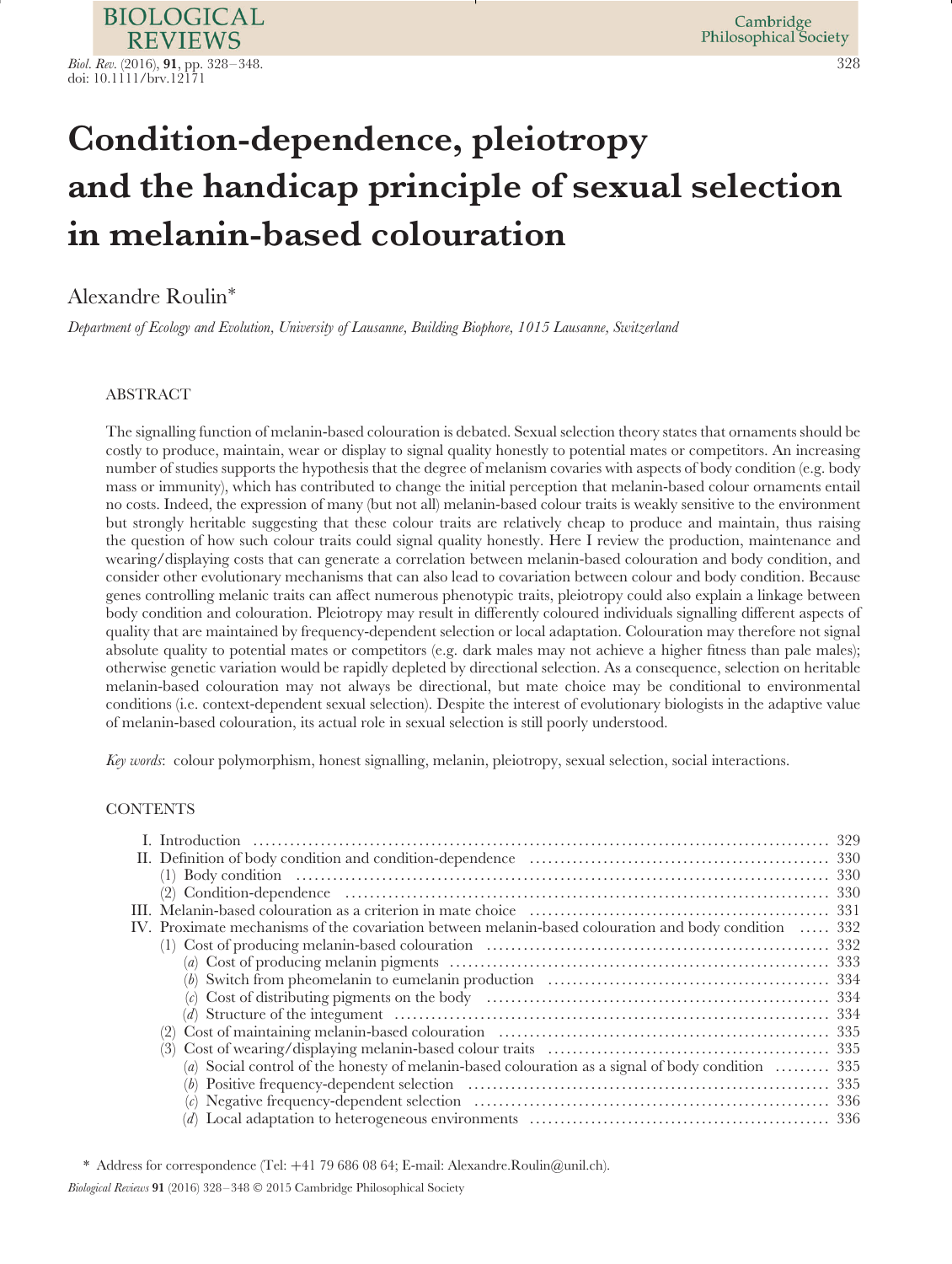| (4) The role of pleiotropy in generating covariation between colouration and body condition  336 |  |
|--------------------------------------------------------------------------------------------------|--|
|                                                                                                  |  |
|                                                                                                  |  |
|                                                                                                  |  |
|                                                                                                  |  |
|                                                                                                  |  |
|                                                                                                  |  |
|                                                                                                  |  |
|                                                                                                  |  |
|                                                                                                  |  |
|                                                                                                  |  |
|                                                                                                  |  |
|                                                                                                  |  |
| (4)                                                                                              |  |
|                                                                                                  |  |
|                                                                                                  |  |
|                                                                                                  |  |
|                                                                                                  |  |
|                                                                                                  |  |
|                                                                                                  |  |

# **I. INTRODUCTION**

For decades, evolutionary biologists have been interested in the causes and consequences of phenotypic variation. A major focus of research is to understand the role of conspicuous ornaments in sexual selection processes, particularly on how the degree of male extravagance honestly signals aspects of quality to females (Andersson, 1994). The model 'selection for a handicap', proposed by Zahavi (1975), has been particularly inspiring. His provoking idea was that selection favours individuals who exhibit a secondary sexual character that reduces their relative survival prospects. Sex traits are costly to produce, maintain or wear implying that only the best males can afford these costs and as such, that the display of such traits signals male quality honestly to potential mates and competitors. The benefits in terms of mating success can outweigh the costs of signalling only in the higher-quality males for whom the costs of displaying an ornament are relatively lower compared with males of poorer quality, i.e. the increase of one signalling unit entails more costs to low- than to high-quality males (Zahavi, 1977; Getty, 2006). Subsequently, empiricists have devoted efforts to demonstrate that sexual ornaments are more costly to produce or wear than non-sexual traits, particularly in terms of body condition (Cotton, Fowler & Pomiankowski, 2004). However, the costs of many sexual traits remain elusive, particularly those of melanin-based colouration which could be taxon specific (Stoehr, 2006).

The expression of melanin-based colouration has been found repeatedly to be strongly genetically controlled and only weakly sensitive to the environment and to variation in body condition (e.g. Hill & Brawner, 1998; Roulin, Richner & Ducrest, 1998) thereby raising the question of how melanin-based secondary sexual characters can honestly signal quality (e.g. Badyaev & Hill, 2000). Interestingly, this type of heritable colouration is frequently associated with phenotypically plastic traits, such as physiology and behaviour, to similar degrees as weakly heritable traits such as carotenoid-based colouration for which expression is strongly sensitive to variations in body condition and environmental conditions (Hadfield & Owens, 2006). For instance, in salmonids artificial selection for the differential regulation of glucocorticoids indirectly induced a micro-evolutionary change in the extent to which the fish were melanic (Kittilsen *et al*., 2009). Cross-fostering experiments in the barn owl (*Tyto alba*) (Roulin & Ducrest, 2011) and the tawny owl (*Strix aluco*) (Piault *et al*., 2009) also showed that melanin-based colouration is genetically correlated with numerous phenotypically plastic traits. Similar results are currently being accumulated in different taxa (birds: Kim *et al*., 2013; fish: Wedekind *et al*., 2008; Marie-Orleach *et al*., 2014; insects: Armitage & Siva-Jothy, 2005), strengthening the claim that melanin-based colouration covaries with phenotypically plastic traits such as immunity, body mass and hormone levels, even in cases in which the expression of this type of colour trait is not, or is only weakly, sensitive to body condition but is strongly genetically inherited. In other words, whether individuals are in good condition (healthy, well fed, whether they invest high or low effort in activities such as reproduction), they produce their genetically programmed colour trait. Because melanin is the most common pigment in animal integuments and can be responsible for striking ornamentation used in mate choice (Kingma *et al*., 2008), these observations are likely to be applicable to many organisms.

My goal here is to review the various mechanisms generating covariation between melanin-based colouration and phenotypically plastic traits to understand the evolution, maintenance and adaptive function of colour variation. In this context, I review current evidence for melanin-based traits as criteria in mate choice. I then survey the literature on the cost of producing, maintaining and wearing/displaying melanin-based colouration. I finally discuss the possibility that selection can favour a genetic linkage between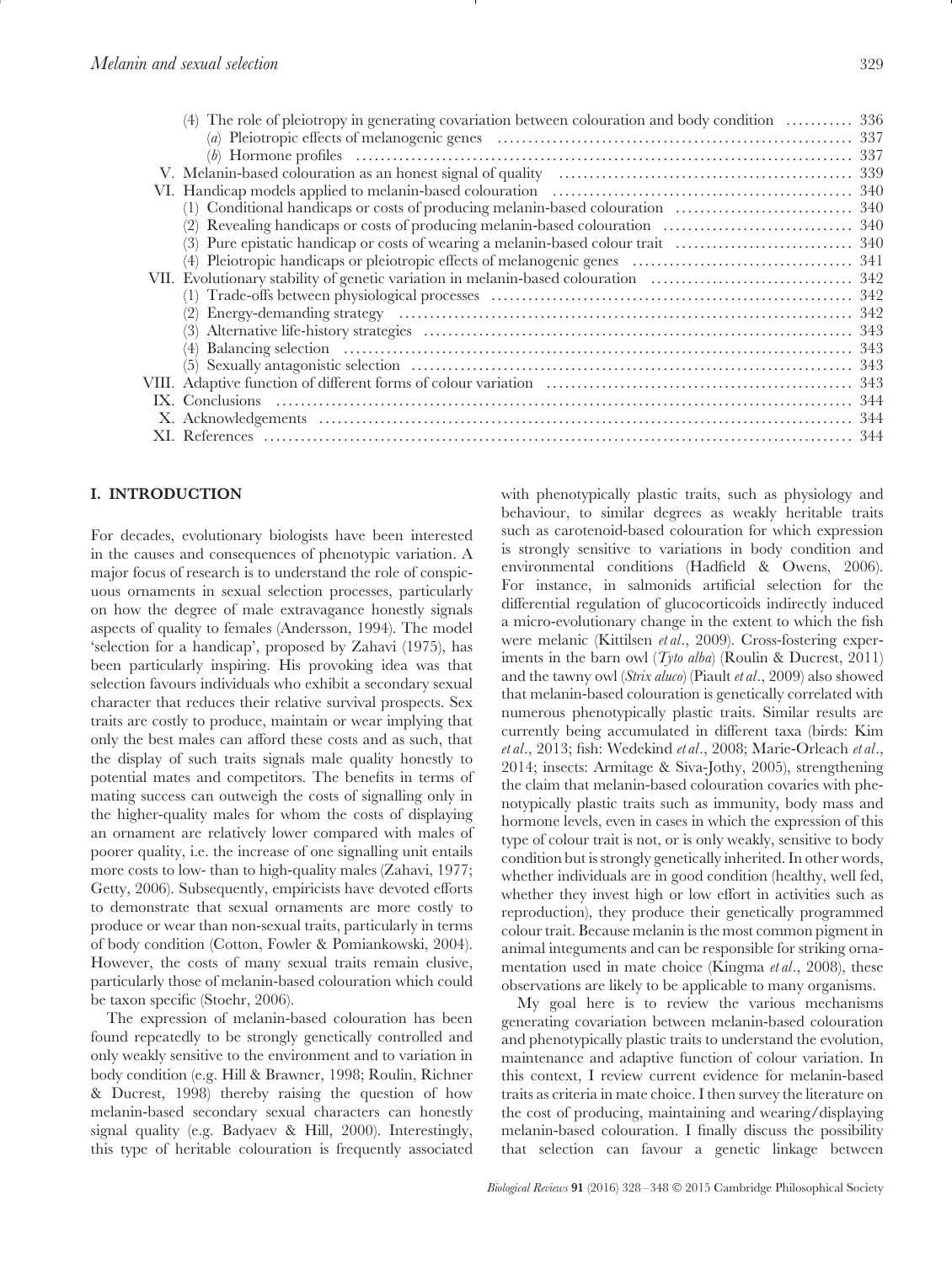colouration and other phenotypic attributes. I conclude that several mechanisms can explain why melanin-based colouration is often correlated with other traits, such as body condition.

# **II. DEFINITION OF BODY CONDITION AND CONDITION-DEPENDENCE**

Since the proposition by Zahavi (1975) that a sex trait can honestly reveal quality, researchers have invested efforts to demonstrate that secondary sexual characters are costly to produce or maintain or are susceptible to wear (Johnstone, 1995). Although Zahavi's (1975) verbal model and the subsequent mathematical formalisations of it considered signalling costs in terms of viability, empirical studies have, for practical reasons, focused on proxies of viability, such as body condition, and on covariation between condition and sex ornaments. The temptation is therefore to assume that the non-experimental observation of covariation between the degree of colouration and aspects of body condition supports the hypothesis that the expression of colouration is sensitive to variation in body condition and thereby fits with the handicap principle (Guindre-Parker & Love, 2014). Because such covariation can also be explained by alternative hypotheses, it is important first to define clearly the terms 'body condition' and 'condition-dependence'.

# **(1) Body condition**

In the context of sexual selection studies, the term 'body condition' has often been considered to equate to immunocompetence (Hamilton & Zuk, 1982), resistance to oxidative stress (von Schantz *et al*., 1999) or body mass corrected for body size. In fact, body condition should refer to any phenotypic trait that is directly related to health, viability or fertility. Following Hill (2011, p. 625), body condition refers to 'the relative capacity to maintain optimal functionality of vital systems within the body'. This definition encompasses both genotypic and phenotypic traits that allow individuals to withstand environmental challenges. As a result, condition can depend not only on external influences, such as the amount of resources available to an individual or the number and virulence of parasites, but also on the intrinsic ability to face these external factors (i.e. on genotype  $\times$  environment interactions). As emphasised by Hill (2011), condition can therefore not be equated with the amount of stored resources (e.g. fat or essential nutrients, such as carotenoids). Furthermore, because some individuals may invest more resources in one body condition component than in other components and because different body condition components are traded off against each other, the extent to which individuals invest in one single component does not necessarily equal fitness.

#### **(2) Condition-dependence**

The study of the adaptive function of variation in sexual signals frequently uses the term 'condition-dependence'. However, it is often unclear whether 'condition-dependence' implies that the expression of a colour trait is causally affected by variation in body condition or whether a colour trait is correlated with body condition. Condition-dependent traits allow individuals to signal body condition (i.e. the overall capacity to maintain optimal functionality of body systems) or only some aspects of body condition that may be otherwise imperceptible. Understanding the underlying mechanisms that generate covariation between a secondary sexual character and body condition is crucial for identifying the adaptive function of variation in sex traits. Hill (2011) proposed that ornaments could signal body condition if (*a*) resources are traded off between physiological pathways and ornament production, (*b*) a regulatory agent necessary for ornament expression depresses a vital physiological process, (*c*) ornament production requires a product of a vital physiological process, and (*d*) pathways are shared between ornament production and vital physiological processes. Because many researchers assume that the expression of ornaments should be costly in terms of body condition, I distinguish above two distinct cases for covariation between body condition and colouration, namely where body condition causally affects the expression or display of colouration (condition-dependent signalling) and where it does not have this causal effect (condition-related signalling).

(1) *Condition-related signalling*: this term should be used when the degree of colouration is correlated with aspects of body condition, i.e. the overall capacity to maintain the optimal functionality of body systems. This definition does not necessarily imply that variation in body condition causally affects the expression of colouration because it includes other indirect causes resulting in covariation between condition and colouration. Covariation between body condition (or aspects of body condition) and colouration can be of genetic or environmental origin, regardless of the relative importance of these two factors in determining colour expression. Genetic determinism of covariation can be the outcome of linkage disequilibrium of melanogenic genes and genes altering body condition or to pleiotropic genes that simultaneously affect colouration and body condition. Environmental determinism can occur through external factors that affect both body condition and the expression of colouration.

(2) *Condition-dependent signalling:* this term should be used when body condition causally affects the expression, maintenance or display of an ornament. It can be subdivided into three categories: (*i*) *Condition-dependent expression*. This term implies that variation in body condition causally alters the expression of colouration. Only an experimental manipulation of body condition can firmly demonstrate that the expression of colour traits is condition-dependent. As a corollary, even if body condition has a direct impact on the expression of a colour trait, this does not exclude that the covariation between colouration and body condition also has a genetic component. For instance, an association between colouration and body mass can occur if body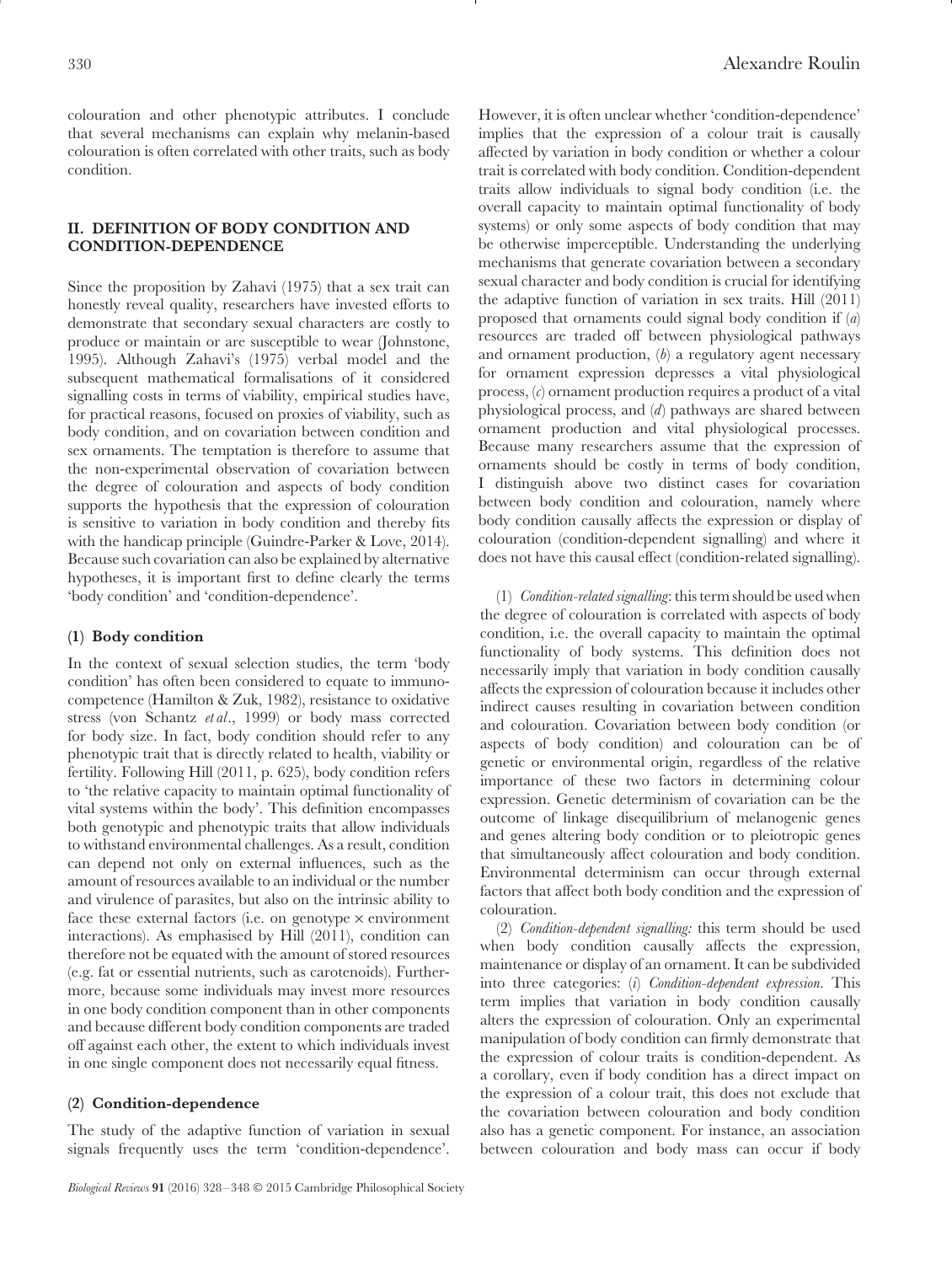mass affects the expression of colouration (e.g. by trading off resources or energy) or if the genes involved in the expression of colouration pleiotropically affect body mass. Note that manipulating the hormones, metabolites or nutrients implicated in melanogenesis cannot demonstrate that the expression of colouration is condition-dependent. Indeed, these molecules may participate or are required in the elaboration of colour traits, or genes involved in the elaboration of sexual signals may pleiotropically regulate hormones. Experimental tests of condition-dependent expression should manipulate trade-offs in the allocation of resources between competing demands, e.g. sexual signalling and reproduction. (*ii*) *Condition-dependent maintenance*. This term defines cases in which variation in the degree of colouration is directly related to the physiological or physical maintenance of colour patches. For instance, colouration can fade due to abrasion and protecting colour patches can rely on specific behaviour or the deposition of substances, mechanisms that can be condition-dependent because they require continued and substantial effort, resources and energy. Note that body condition can also have a genetic component. (*iii*) *Condition-dependent display*. Some ornaments must be displayed to be informative. Displaying ornaments can require specific behaviours that are costly to sustain, implying that the full display of an ornament can be condition-dependent.

# **III. MELANIN-BASED COLOURATION AS A CRITERION IN MATE CHOICE**

Although melanin-based colouration is assumed to play a role in mate choice, this statement is often based on indirect evidence, such as assortative pairing or darker individuals breeding earlier in the season. Several experimental approaches have allowed more conclusive results to be obtained.

Presentation of differently melanised decoys to sexually active individuals in butterflies (*Pieris occidentalis*, *P. protodice*, *Colias philodice eriphyle*) showed that males court pale females preferentially over dark ones (Wiernasz, 1995; Ellers & Boggs, 2003). In another study, digitally animated males displaying different levels of melanism were presented to sexually active livebearing variable platyfish (*Xiphophorus variatus*). The results showed that there was no preference for males displaying small or large black tail spots (Culumber & Rosenthal, 2013).

Another approach involved the manipulation of melanin-based colouration. By changing the length of the black beard in the bearded tit (*Panurus biarmicus*), Hoi & Griggio (2008) showed that females spent more time with males that had an elongated rather than a shortened beard. Other studies have found support for a preference for darker melanic mates, but in contrast to Hoi & Griggio's (2008) study, these experiments used only darkened individuals but did not compare with individuals with a reduced intensity of melanin-based colouration (barn swallow *Hirundo rustica*: Safran *et al.*, 2005), or reduced the number of black feather spots but did not have a treatment in which spots were

artificially added (barn owl *Tyto alba*: Roulin, 1999; Roulin & Altwegg, 2007). As discussed in Roulin (1999), these experiments are interesting but the experimental design constrains the conclusions that can be drawn.

In another series of experiments, differently coloured males were presented to females in mate-choice trials, and showed that melanism is a mate-choice criterion (Cooke, Mirsky & Seiger, 1972; Burley, 1977; Houtman & Falls, 1994; Hughes*et al*., 1999; Fernandez & Morris, 2008; Moyaho *et al*., 2010; Pryke, 2010; Svensson *et al*., 2010). These experiments however, could not rule out the possibility that mate choice was exerted on phenotypic traits (e.g. behaviour or body size) correlated to the degree of melanism.

Detailed correlative field studies showed that males with larger melanin-based ornaments mate more quickly or have more mates than do males with smaller ornaments (Kingma *et al*., 2008). However, as in the mate-choice trials, whether these findings result from females choosing males according to male melanin colouration is not clear.

The above studies support the hypothesis that melanin-based colouration is often a criterion in mate choice, although further work is needed to substantiate this and allow generalisations across taxa. Note that mate choice does not always favour the darkest individuals but that in some species, lighter coloured individuals are preferred. Furthermore, mate choice may not always be directional. Different individuals may have different mating preferences or the same individual may modify its preference depending on environmental or social conditions (Roulin & Bize, 2007). Sexual selection can be context-dependent.

Mate choice based on the degree of melanin-based colouration can provide direct material benefits and/or indirect genetic benefits. Three mechanisms could account for the direct fitness benefits of choosing a mate based on melanin-based colouration. First, differently coloured individuals could exploit alternative habitats because they are adapted to specific environmental conditions (Leimar, 2009). Therefore, the choosy sex may prefer to mate with individuals that are locally adapted to the prevailing environmental conditions. Second, if the expression of melanin-based colouration is condition-dependent, darker individuals may be in better condition and therefore better able to provide parental care. Third, in species with parental care, the degree of melanism may be genetically linked to investment in various aspects of parental care including protection of offspring against predators (Quesada & Senar, 2007; Kivanova, Horakova & Exnerova, 2011; Da Silva *et al*., 2013), feeding rates (Roulin *et al*., 2001*a*; Siefferman & Hill, 2003; Olsen *et al*., 2010) or territory quality (Hasegawa *et al*., 2014). Regarding indirect fitness benefits, choosing a mate based on the degree of melanin-based colouration could allow the choosy sex to produce offspring of higher genetic quality (sexy sons). In fish, *in vitro* fertilisation experiments showed that offspring born from blacker parents were more resistant to various sources of stress (Wedekind *et al*., 2008; Jacob *et al*., 2010; Marie-Orleach *et al*., 2014) and artificial selection showed that the size of black eumelanic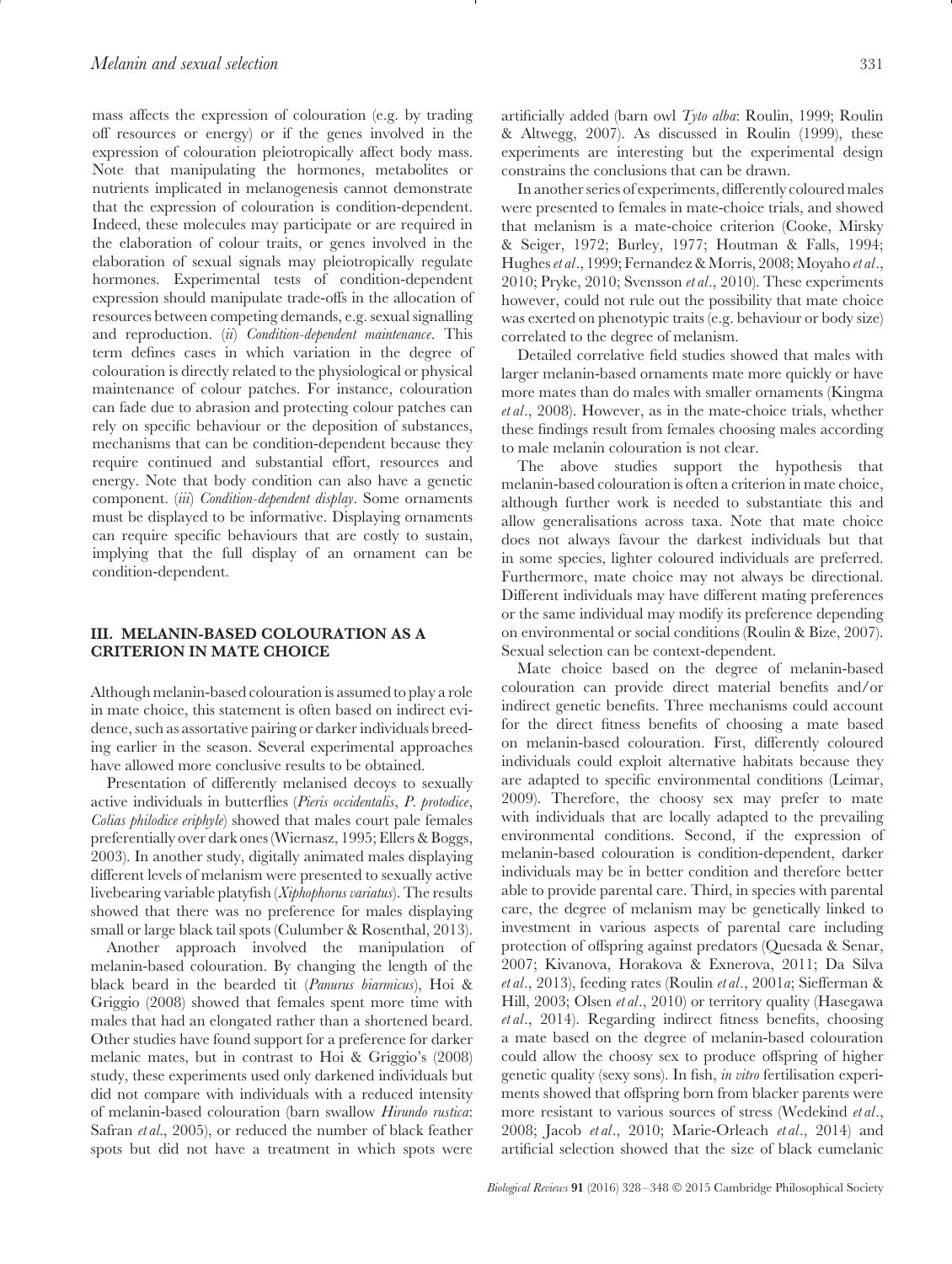spots is genetically correlated to resistance to stress (Kittilsen *et al*., 2009). In birds, cross-fostering experiments showed that the expression of several offspring phenotypes is related to the degree of parental melanism (Bize *et al*., 2006; Roulin & Ducrest, 2011; Remes & Matysiokova, 2013). ´

#### **IV. PROXIMATE MECHANISMS OF THE COVARIATION BETWEEN MELANIN-BASED COLOURATION AND BODY CONDITION**

Covariation between melanin-based colouration and other phenotypic traits can arise because colouration is costly to produce, maintain or is susceptible to wear, or it can arise through shared biochemical pathways between melanogenesis and body condition (i.e. pleiotropic genes and/or hormones involved in melanogenesis affect body condition). Physical linkages on the same chromosome of genes encoding for melanin-based colouration and body condition (McKinnon & Pierotti, 2010) may also contribute to this covariation.

# **(1) Cost of producing melanin-based colouration**

Melanin-based colouration can be costly to produce because it demands energy and/or resources (Tables 1 and 2). As a consequence of these costs, the production of melanin pigments can be influenced by changes in body condition. However, organisms deposit melanins in different integumentary structures, which may strongly affect the relationship between body condition and colouration. For example, in some animals, such as fish, frogs, reptiles and squids, colouration can change very quickly, on the order of seconds, because of the existence of neuronal- or hormonal-sensitive pigmented chromatophores penetrating the skin from the muscles (Grether, Kolluru & Nersissian, 2004; Larsen *et al*., 2012; Rodgers *et al*., 2013). This allows animals to modify their colouration to sudden modification in the environment or social interactions (as found in reptiles, Grether*et al*., 2004; Rowe *et al*., 2013 and in fish, Rodgers *et al*., 2013; Ruell *et al*., 2013). This may obscure any relationship between body condition and colouration. If producing extra melanin is energetically costly, animals may increase food intake rates as shown in guppies (*Poecilia reticulata*) (Rodgers *et al*., 2013). Therefore, in these animals variation in body condition measured at any point in the life cycle may be correlated with body colouration, but its signalling function may also vary with the social and environmental context (Greenberg, 2002).

Colour changes are not necessarily related to changes in melanin production but to where it is allocated. When colourful body structures, such as hair in mammals or skin cells in humans, are replaced regularly, colouration may also correlate with variations in body condition measured at any time of the life cycle because variations in body condition can constantly affect colour production. In other organisms, coloured body structures such as feathers and cuticles are inert and replaced only a few times throughout a lifetime. As a consequence, the expression of melanin pigments can be influenced by the environment and by body condition at the specific times when these structures are produced. Thus, if producing melanin pigments is energetically costly (Table 1) or requires specific nutrients (Table 2), the degree of colouration should mainly correlate with body condition measured at the specific time of pigment production, rather than at an earlier or later stage, assuming that melanin is not stored for long periods of time before being transported to the integument (Tarafder *et al*., 2014).

Table 1. Effect of manipulating body condition on the expression of melanin-based colouration. Studies that reported a significant effect are shown in bold. Brood size was experimentally enlarged or reduced to test whether sibling competition (in nestlings) or parental effort (in adults) affects colouration. The sensitivity of colouration to other environmental factors has been experimentally tested by manipulating endo- or ectoparasitism, food quantity or quality, and temperature

|                                | <b>Species</b>                             | References                            |
|--------------------------------|--------------------------------------------|---------------------------------------|
| Invertebrates                  |                                            |                                       |
| Food quantity                  | Paper wasp (Polistes dominulus)            | Tibbetts $(2010)$                     |
| Temperature                    | Small white ( <i>Pieris rapae</i> )        | Stochr $(2010)$                       |
| Temperature                    | Southern green stink bug (Nezara viridula) | Musolin, Tougou & Fujisaki (2010)     |
| Drought-stress                 | Satyrine butterfly (Pararge aegeria)       | Talloen, van Dyck & Lens (2004)       |
| <b>Vertebrates</b>             |                                            |                                       |
| <b>Brood size in nestlings</b> | Kestrel (Falco tinnunculus)                | Piault, van den Brink & Roulin (2012) |
| Brood size in nestlings        | Barn owl $(Tyto alba)$                     | Roulin et al. (1998)                  |
| Brood size in nestlings        | Alpine swift (Apus melbae)                 | Bize et al. (2006)                    |
| Brood size in nestlings        | Tawny owl (Strix aluco)                    | Emaresi et al. $(2013)$               |
| Brood size in adults           | Alpine swift (Apus melbae)                 | Bize <i>et al.</i> $(2006)$           |
| Endoparasitism                 | American goldfinch (Carduelis tristis)     | McGraw & Hill (2000)                  |
| Endoparasitism                 | House finch (Carpodacus mexicanus)         | Hill & Brawner (1998)                 |
| Ectoparasitism                 | Great tit (Parus major)                    | Fitze & Richner (2002)                |
| Food quantity                  | House sparrow (Passer domesticus)          | $McGraw$ et al. (2002)                |
| Food quantity                  | Brown-headed cowbirds (Molothrus ater)     | $McGraw$ et al. (2002)                |
| Food quality                   | House sparrow ( <i>Passer domesticus</i> ) | Gonzalez et al. (1999)                |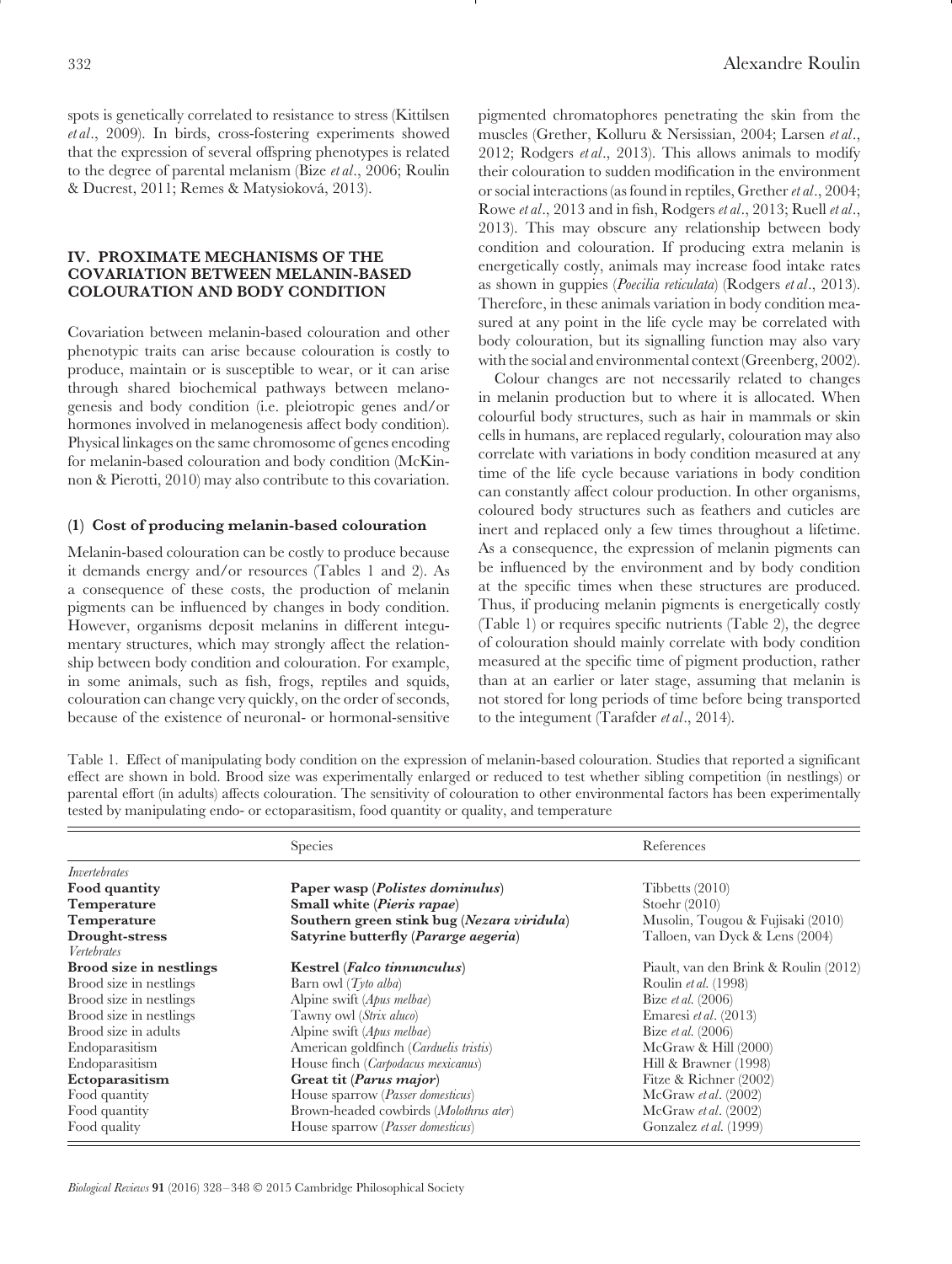Table 2. Manipulation of nutrient levels to determine whether the expression of melanin-based colouration is affected by access to nutrients. − and + indicate that dietary supplementation (or reduction in Poston *et al*., 2005) of a given nutrient (calcium, tyrosine and phenylalanine) leads to a decrease or increase in melanin-based colouration, respectively; 'mixed results' means that the effect of a reduction in tyrosine and phenylalanine decreased the intensity (darkness) of melanin-based colouration but had no effect on the size of melanic patch

| Nutrient                   | <b>Species</b>                             | Effect                                 | References                    |
|----------------------------|--------------------------------------------|----------------------------------------|-------------------------------|
| Dietary calcium            | House sparrow ( <i>Passer domesticus</i> ) |                                        | Stewart & Westneat (2010)     |
| Dietary calcium            | House sparrow ( <i>Passer domesticus</i> ) |                                        | Stewart & Westneat (2013)     |
| Dietary calcium            | House sparrow ( <i>Passer domesticus</i> ) |                                        | McGraw(2007)                  |
| Tyrosine and phenylalanine | House sparrow ( <i>Passer domesticus</i> ) | Mixed results                          | Poston <i>et al.</i> $(2005)$ |
| Tyrosine and phenylalanine | Domestic cat ( <i>Felix catus</i> )        | $+$ on eumelanin<br>$-$ on pheomelanin | Yu, Rogers & Morris (2001)    |

If colour differences are due to variation in the degree of depigmentation rather than pigmentation, it may be difficult to propose *a priori* predictions regarding whether poor body condition should lead to a reduction or augmentation of melanin production. For instance, female eiders (*Somateria mollissima*) displaying larger white feather patches lost less body mass and maintained a potent immune defence during reproduction compared with individuals showing smaller white patches (Hanssen, Folstad & Erikstad, 2006). Furthermore, in some species individuals become less pigmented with age, whereas the opposite is observed in other species (Meunier *et al*., 2011). A possible combination of these mechanisms (i.e. pigmentation and depigmentation being signals of quality) can result in even more complex patterns of colouration. In the barn owl, between the first and second years of age, males and females become lighter reddish pheomelanic, the size of the black feather spots increases in females, and the number of black spots decreases in males (Dreiss & Roulin, 2010).

These different predictions on how colouration is expected to covary with body condition have not yet been tested, and to date, very few experimental studies have been performed to test whether variations in body condition that are present at the time when pigments are produced alter the expression of melanin-based colouration. Whereas four experimental studies in invertebrates reported a significant effect of body condition on colour expression, similar findings in vertebrates are restricted to a limited number of species (Table 1). Therefore, covariation between melanin-based colouration and body condition may not always be explained by a causal effect of body condition on the expression of melanin-based colouration (see Section II). A condition-dependent component may be taxon specific (Stoehr, 2006) with polyphenism being relatively frequent in invertebrates in which discrete variation in colouration can be environmentally determined (Leimar, 2009; Musolin *et al.*, 2010; Johansson & Nilsson-Ortman, 2013).

Below I review four potential costs associated with the production of melanin-based colouration: the cost of producing melanin pigments; the cost of switching from pheomelanin to eumelanin production; the cost of distributing pigments on the body; and the cost of producing the necessary integumentary structures to host melanin pigments.

#### (*a*) *Cost of producing melanin pigments*

Condition-dependent colour expression can occur if the production of melanin pigments is costly. Because of the difficulty in measuring the concentrations of eumelanin and pheomelanin pigments and the expression levels of melanogenic genes, little is known about the role of body condition on melanogenesis *per se*. A recent study performed in nestling tawny owls showed that the manipulation of brood size did not alter the expression levels of nine genes belonging to the melanogenesis pathway (Emaresi *et al*., 2013). The absence of such an effect could be explained by the brood-size-manipulation experiment having little impact on body condition (this study was performed in a year with prime feeding conditions; A. Roulin, personal observations). However, in the same study body condition, measured as the residuals of body mass on wing length, was negatively related to the expression levels of one of the nine genes measured in 151 nestlings at 11 and 25 days of age (*P*-value = 0.009 for *ASIP*; 0.10 for *PC1/3*; 0.93 for *SLC7A11*; 0.63 for *MC1R*; 0.24 for *PCSK2*; 0.39 for *TYR*; 0.84 for *MITF*; 0.64 for *POMC* and 0.15 for *TYRP1*) indicating that *ASIP* may be expressed at lower levels in nestlings with better body condition. Further studies are required to identify melanogenic genes for which expression is increased or decreased when the body condition improves.

A few studies investigated whether the expression of melanin-based colouration requires nutrients. If those nutrients are found in limited quantities in nature, only the best individuals may be able to acquire them in sufficient quantities to produce large or intense melanin ornaments. However, the few studies available reported varying results (Table 2). For example, house sparrows (*Passer domesticus*) fed a diet containing reduced levels (50%) of phenylalanine and tyrosine produced a black bib of similar size to control birds but with lighter-coloured feathers (Poston *et al.*, 2005). In this bird, a reduction in dietary content of these amino acid precursors to melanin does not switch off feather production of melanin pigments (because bib size was unaffected), but instead reduces the amount of melanin produced (leading to lighter coloured feathers) or causes a switch from the production of eumelanin to pheomelanin as shown in the domestic cat (*Felix catus*) (Yu *et al*., 2001). It remains to be established whether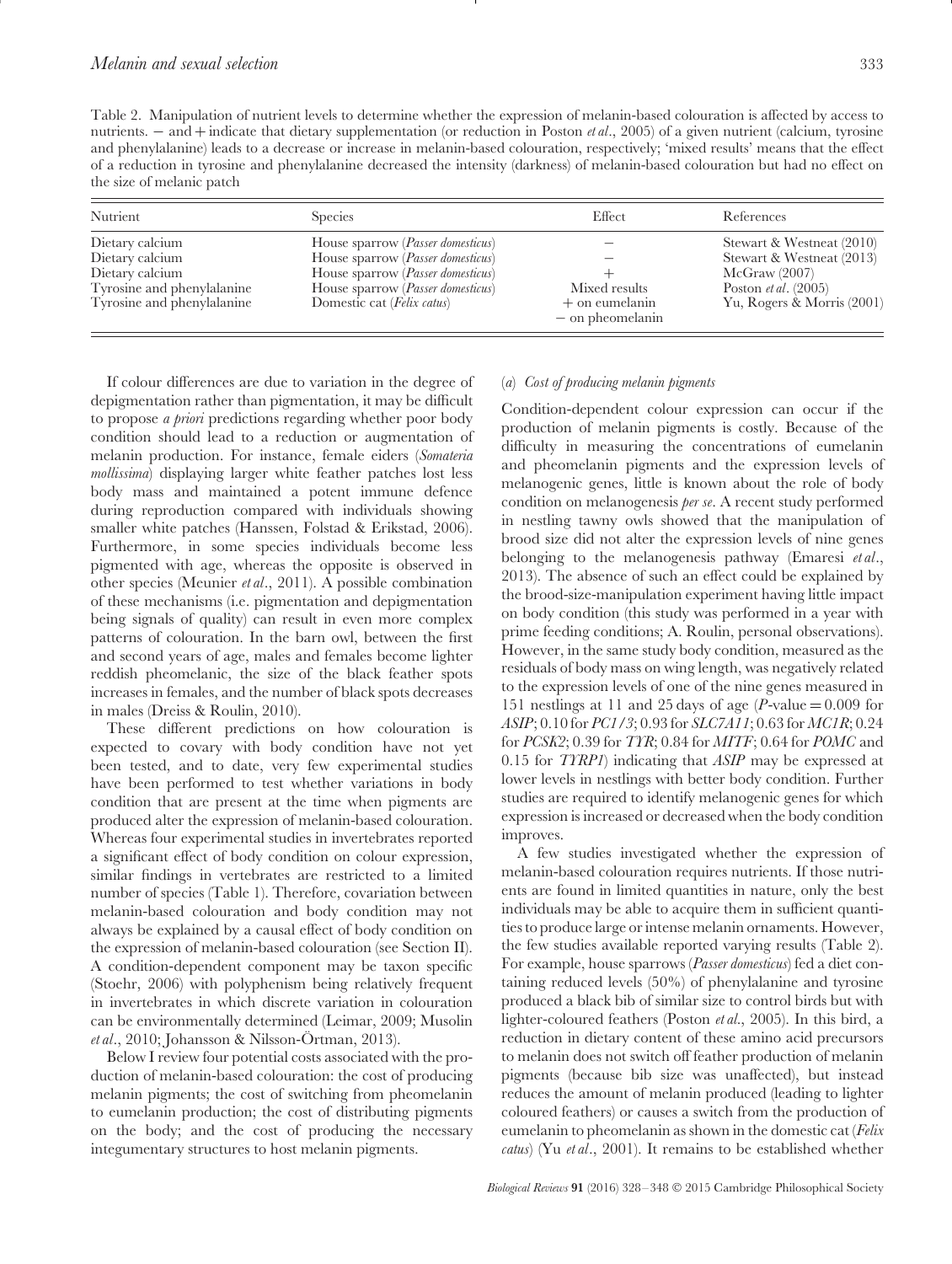tyrosine is naturally available only in limited quantities, leading the expression of intense melanin-based colouration to be condition-dependent. Even if the experimental manipulation of dietary tyrosine, calcium, or any other nutrient, alters the expression of melanin-based traits, this does not necessarily imply that any inter-individual variation in colouration is due to differential access to these nutrients under natural conditions because there might not be sufficient inter-individual variation present in the acquisition of these nutrients.

#### (*b*) *Switch from pheomelanin to eumelanin production*

Variation in melanin-based colouration can be due to differential deposition of the pigments eumelanin and pheomelanin, which are responsible for black/grey and rusty/reddish/brownish colourations, respectively. Even if the total amount of melanin pigments is not sensitive to variation in body condition, the ratio of pheomelanin to eumelanin pigments may be modified. These two pigments share part of their biochemical cascade with the rate-limiting enzyme (tyrosinase) transforming tyrosine to eumelanin unless cysteine is available, in which case pheomelanin is produced (Walker & Gunn, 2010). If these different pathways of melanogenesis entail different energetic costs, it is possible that the transition from eumelanogenesis to pheomelanogenesis could depend on body condition, but this remains to be studied in detail. This mechanism may apply to species that vary from reddish pheomelanic to black eumelanic (e.g. back colouration in the pied flycatcher *Ficedula hypoleuca*). Accordingly, in the kestrel (*Falco tinnunculus*), a correlative study showed that in years with abundant food supplies male nestlings developed a greyer rump (i.e. more eumelanic) than in poor years, during which they developed a browner rump (i.e. more pheomelanic) (Fargallo *et al*., 2007*a*). In this case, good conditions appeared to favour the production of eumelanin over pheomelanin.

#### (*c*) *Cost of distributing pigments on the body*

The cost of melanin-based colouration may not lie in the quantity of melanin pigments produced but rather in the way these pigments are arranged. Because melanins are mainly produced in the skin, it is unlikely that the costs associated with melanin distribution derive from transport costs, as suggested for carotenoids (Hill *et al*., 1994). For example, in paper wasps (*Polistes dominulus*), access to food resources does not modify the amount of black melanin pigments, but the way in which these pigments are distributed on the body. Wasps fed a high-caterpillar diet showed more black facial patches, a trait that is used as a signal in social interactions (Tibbetts, 2008), than wasps fed a low-caterpillar diet (Tibbetts, 2010). Another example is the great tit (*Parus major*), in which the regularity of melanin-based patches (i.e. immaculateness) entails costs, potentially explaining why individuals displaying regular head and body patterns are socially dominant (Ferns & Hinsley, 2004). These authors showed that an experimental decrease in cheek immaculateness induced more social competitive interactions; in cross-fostered nestlings, Remes & Matysioková (2013) showed that nestlings responded more intensely to an immune challenge of phytohaemagglutinin when their biological and foster parents displayed a higher degree of cheek immaculateness. From a proximate view, the cost of producing an immaculate cheek could be explained by feather damage (Ferns & Hinsley, 2004). Alternatively, correctly assembling melanin pigments, coordinating the expression of a given gene in multiple cells located in the same or in different body regions, as well as avoiding stochastic variation (or noise) in gene expression, may also be costly (Eldar & Elowitz, 2010; Less *et al*., 2011; Wang & Zhang, 2011; Fabricant *et al*., 2013).

# (*d*) *Structure of the integument*

Other mechanisms beyond the cost of melanin production and distribution can be invoked to explain why variation in body condition could alter the expression of melanin-based colouration. Variations in colouration can be caused by a modification of the structure in which pigments are embedded (feathers, hair, cuticle, scales), melanoblast migration and differentiation as well as melanosome structure (Fitzpatrick, 1998; Roulin & Ducrest, 2013; D'Alba *et al*., 2014). For instance, poor body condition can negatively affect feather microstructure (DesRochers *et al*., 2009; Broggi *et al*., 2011) and, as a consequence, modify colouration, even if the amount of pigments is not altered (D'Alba *et al*., 2014). Assuming that melanin production occurs in a fixed amount of time, variations in feather growth rates (Dawson *et al*., 2000) may also determine the surface coloured by melanin pigments (Vagasi, Pap & Barta, 2010). If feathers grow at a faster rate, pigments may be deposited over a larger surface with the consequence that these patches are less intensely coloured. Unfortunately, the timing of melanogenesis has been poorly studied (Lin *et al*., 2013).

The size of a melanic patch is susceptible to changes in body volume in certain species, and because birds are a prime example of this, I focus on this group of animals. Birds' lungs and air sacs represent up to 14–22% of their total body volume (Dubach, 1981). The volume occupied by gas in the lungs and air sacs can be actively regulated (Hasley *et al*., 2005) and varies according to body position (Malka *et al*., 2009). Furthermore, birds can actively adjust the volume of air in the plumage layer (Stephenson, 1993). Therefore, variations in body surface area could be responsible for both between- and within-individual variations in the area covered with a colour trait. Feather arrangement may also lead to variations in the size of feather patches (Adamik & Vanakova, 2011). For instance, Fitze & Richner (2002) showed that ectoparasites had a negative impact on the size of the ventral breast band in great tits. However, it is unclear whether parasitism induced tits to produce fewer melanic and more yellow feathers or whether parasitism modified the surface covered by black (and perhaps yellow) feathers. Obviously, this mechanism may not be restricted to birds.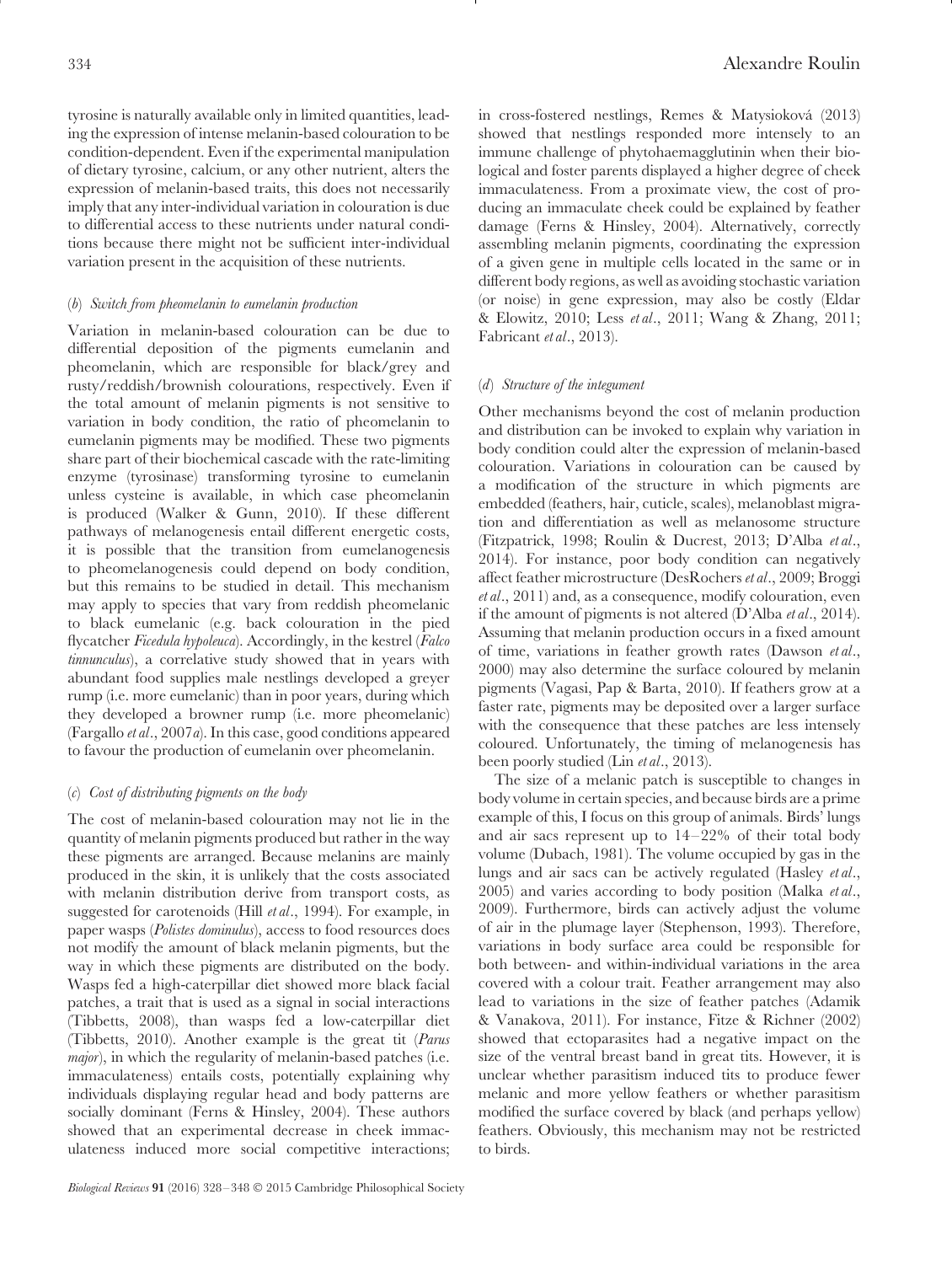| <b>Species</b>                                          | Result                    | <b>References</b>              |
|---------------------------------------------------------|---------------------------|--------------------------------|
| Paper wasp ( <i>Polistes dominulus</i> )                | More social interactions  | Tibbetts & Dale (2004)         |
| Wasp ( <i>Parischnogaster mellyi</i> )                  | More social interactions  | Beani & Turillazzi (1999)      |
| Harris sparrow (Zonotrichia quereula)                   | More social interactions  | <b>Rohwer</b> (1977)           |
| House sparrow ( <i>Passer domesticus</i> )              | More social interactions  | Møller (1987)                  |
| House sparrow ( <i>Passer domesticus</i> )              | No effect                 | Gonzalez et al. (2002)         |
| Dark-eyed junco (Junco hyemalis)                        | No effect                 | Grasso, Savalli & Mumme (1996) |
| White-crowned sparrow (Zonotrichia leucophrys gambelii) | Fewer social interactions | Fugle & Rothstein (1987)       |

Table 3. Studies testing whether an experimental increase in the size of status signals (black badges) induces social interactions to test its honesty as a signal of quality

#### **(2) Cost of maintaining melanin-based colouration**

Numerous secondary sexual characters are costly to maintain. For instance, parasites, such as mallophaga and bacteria, preferentially consume depigmented over pigmented body parts (Kose & Møller, 1999; Ruiz-De-Castaneda *et al*., 2012). Additionally, melanin pigments improve integument resistance to physically abrasive agents, such as ultraviolet solar radiation or dust (Bonser, 1995). Abrasion of the integument containing melanins, particularly when it cannot be continuously substituted, as with feathers, cuticle or scales, may impose maintenance costs in terms of energy, resources, or time. For instance, feather abrasion can explain why colouration fades as feathers age, i.e. they have experienced a longer period of abrasion than freshly renewed feathers (Delhey *et al*., 2010). This is particularly striking in diurnal compared with nocturnal species (A. Roulin, personal observations). Variations in colouration can therefore depend on the ability to maintain a high-quality integument. This can involve not only the speed of replacing old feathers, hair or cuticle (McGregor, 1988; Dawson *et al*., 2000; Serra, 2001; Vagasi *et al*., 2010; Saino *et al*., 2013*a*) but also the ability to protect, clean and spread dermal protective substances on the integument, which can be energetically costly and time consuming. These substances can both protect the body against pathogens (Martin-Vivaldi *et al*., 2010 but see Pap *et al*., 2010) and wear (Moreno-Rueda, 2011) and modify colouration (Piersma, Dekker & Sinninghe Damsté, 1999; Saikawa et al., 2004). In birds, for instance, variations in body condition can affect the amount and quality of uropygial gland secretions (Reneerkens *et al*., 2008) and, in turn, melanin-based colouration (Piault *et al*., 2008).

# **(3) Cost of wearing/displaying melanin-based colour traits**

#### (*a*) *Social control of the honesty of melanin-based colouration as a signal of body condition*

Wearing different versions of a colour trait can differentially affect the behaviour of conspecifics. In a number of animals, black badges serve as signals of status, with individuals displaying larger badges commonly being socially dominant (Santos, Scheck & Nakagawa, 2011; Diep & Westneat, 2013). Experimental studies showed that conspecifics challenge large-badged individuals to test whether they are truly superior in social interactions (Senar & Camerino, 1998; Diep & Westneat, 2013). Therefore, the size of black badges could be positively correlated with body condition if only higher-quality individuals are able to sustain the cost of social challenges or if a large badge allows them to win most social challenges easily or obtain more food resources (Nakagawa *et al*., 2008). However, because social interactions are stressful, displaying large badges may induce a reduction in body condition, which could be compensated by higher reproductive success. It is therefore unclear whether body condition should always be positively associated with the size of badges of status, potentially explaining why such associations can vary among studies (Nakagawa *et al*., 2007). Finally, displaying a melanin-based trait may require specific associated behaviours (e.g. dancing) that are energetically costly and time consuming.

When badge size was experimentally manipulated, in most cases, the display of a larger melanin-based trait induced an increase in the number of social interactions (Table 3). It follows that the honesty of melanin-based traits as signals of quality can be ensured by social interactions. A key question is whether such a mechanism is restricted to so-called 'badges of status', such as facial black patches in wasps or the black bib in the house sparrow and siskin (*Carduelis spinus*), or whether it also applies to other melanin-based colour traits. It is plausible that it applies more widely in most species, blacker individuals being more aggressive and more sexually active (Ducrest, Keller & Roulin, 2008, but see van den Brink *et al*., 2012 who found barn owls displaying smaller black spots to be more aggressive than individuals with larger black spots).

# (*b*) *Positive frequency-dependent selection*

Frequency-dependent selection is a major mechanism that can explain the maintenance of genetic polymorphisms (Maynard-Smith, 1982), including those associated with colour variations (Losey *et al*., 1997; Svensson, Abbott & Hardling, 2005). Typically, the fitness of coexisting colour morphs is equal at the so-called 'equilibrium frequency'. As a consequence, an increase in the frequency of one morph beyond this equilibrium frequency will impair the fitness of individuals displaying this morph, whereas the fitness of the morphs that decreased in frequency will increase until the equilibrium frequency is reattained. As a consequence, covariation between colouration and body condition may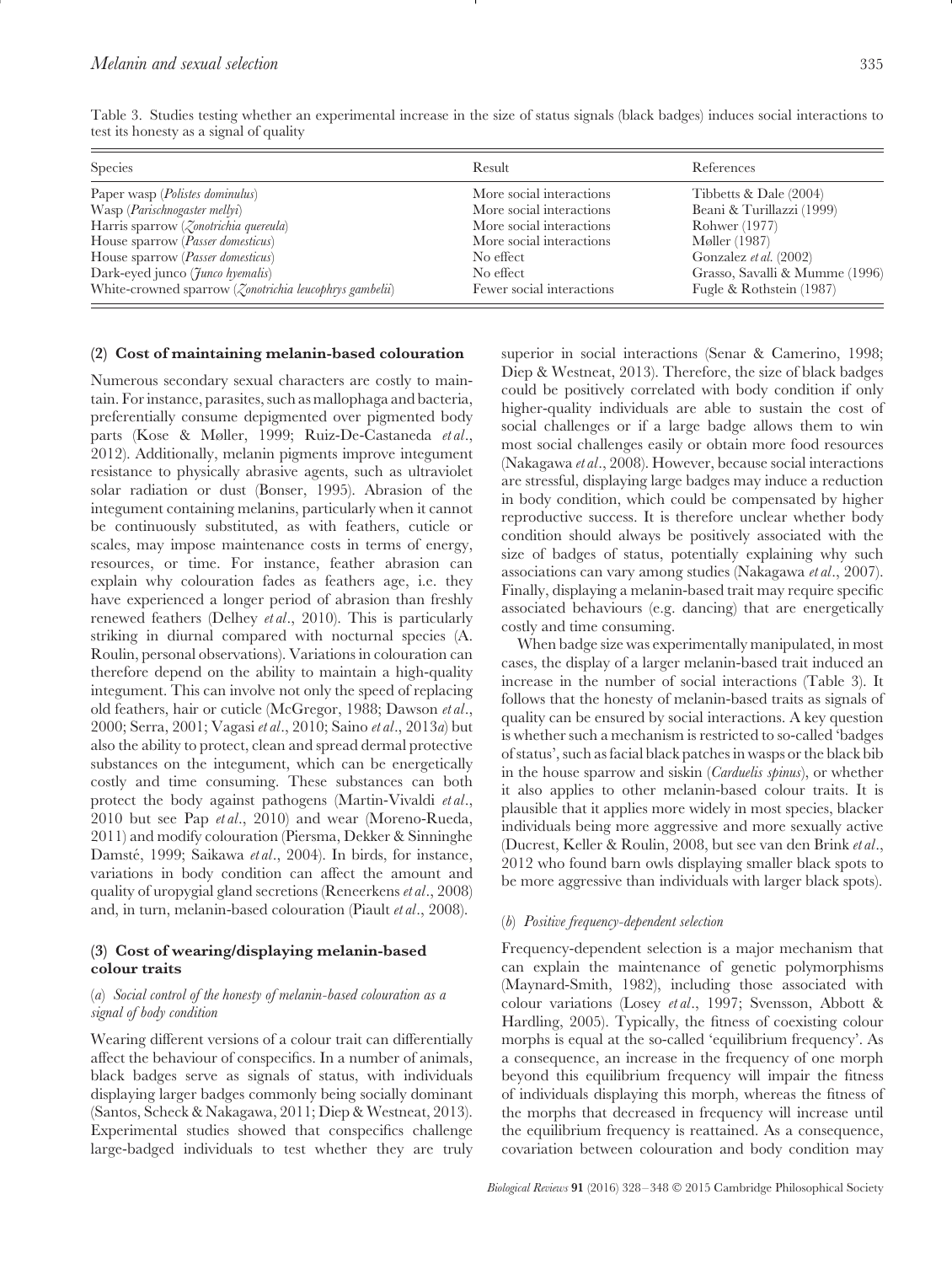be transient and vary in relation to the frequency of negative interactions among morphs, as shown in lizards (Sinervo, Bleay & Adamopoulou, 2001; Vercken, Clobert & Sinervo, 2010). To understand better how this mechanism may work, consider the example of the ruff (*Philomachus pugnax*) in which the dark morph is more aggressive than the pale morph (Hill, 1991). If the frequency of the dark morph increases, antagonistic interactions between dark individuals will increase, which may negatively affect not only their reproductive success (Hugie & Lank, 1997) but also their body condition. As a consequence, if dark individuals become too frequent, their condition may decrease relative to paler conspecifics, for which body condition may improve due to reduced antagonistic interactions with dark individuals, who are preoccupied with fighting against each other. Similarly, if predators preferentially attack the most common morph of a colour-polymorphic prey species because this morph is most familiar, the higher predation risk on this morph may result in decreased body condition. Unfortunately, the general applicability of this mechanism cannot be evaluated, because the impact of the frequency of colour variants on the covariation between colouration and body condition has rarely been considered in the literature.

#### (*c*) *Negative frequency-dependent selection*

A colour variant can achieve a higher fitness than the most common colour morph when rare (Ayala & Campbell, 1974). This so-called 'negative frequency-dependent selection' has been demonstrated in the context of sexual selection, with males that display a rare colouration enjoying a mating advantage (Hughes *et al*., 2013). With respect to predator–prey interactions, this selective process is sometimes termed 'apostatic selection', with individuals displaying a rare morph not being recognised as potential prey by predators or as a potential predator by prey (Bond, 2007). Therefore, individuals displaying a rare morph may be in better condition than those with the most common colour pattern, either because they enjoy higher foraging success than the most common morph or because they are attacked by predators less often, as shown in several experimental studies (Olendorf *et al*., 2006; Iserbyt *et al*., 2013).

#### (*d*) *Local adaptation to heterogeneous environments*

In a number of animals, melanin-based colourations are associated with specific adaptations to alternative environmental conditions. Local adaptation is a major mechanism that explains the evolutionary stability of colour polymorphism in spatially heterogeneous environments in which one morph is adapted to a given habitat and another morph is adapted to a different habitat (Bell, 2010). Therefore, if a given colour pattern allows individuals to perform particularly well in a specific environment (Mills*et al*., 2013), individuals displaying a different colouration may suffer reduced condition when they exploit the environment to which they are not adapted. As a consequence, covariation between colouration and body condition may differ between environments because in each habitat one morph thrives in contrast to the other less well-adapted morph. For instance, in a case in which melanin colouration plays a significant role in camouflage (Caro *et al*., 2012; Fargallo & Forstner, 2012), differently coloured individuals may forage on different food sources (Charter *et al*., 2012) or be predated by different species (Surmacki, Ozarowska-Nowicka & Rosin, 2013). As a consequence, body condition may become associated with colouration if food that is commonly consumed only by individuals displaying a specific colouration becomes less abundant due to stochastic processes or cyclic population crashes.

Melanin pigments can play an important role in thermoregulation, particularly in ectotherms. Dark-coloured integuments capture energy from the sun more effectively than pale colourations (Clusella-Trullas *et al*., 2008). Therefore, depending on how differently coloured individuals are spatially located in relation to solar radiation, they may potentially show colour-specific variation in body condition related to thermoregulatory ability (Castella *et al*., 2013). This implies that covariation between melanin-based colouration and aspects of body condition can be the result of colouration itself, a phenomenon that may become increasingly frequent with global warming (Roulin, 2014).

#### **(4) The role of pleiotropy in generating covariation between colouration and body condition**

Covariation between melanin-based colouration and indices of body condition is often considered to occur because some individuals (e.g. those that are dark coloured) are of higher overall quality than others (e.g. those that are pale coloured). For instance, if dark individuals perform better with respect to a given body condition index than do pale conspecifics, the former are then assumed to achieve higher fitness. This may, however, not be true if different colour patterns are associated with selectively equivalent strategies that coexist through frequency-dependent or disruptive selection (e.g. local adaptation). To cope with specific environmental situations natural selection may select alternative strategies (Maynard-Smith, 1982) that require specific behavioural, physiological or morphological adaptations. If specific combinations of traits are necessary to perform a given strategy, various traits may evolve non-independently from each other. Selection exerted on colouration may be correlated to selection exerted on indices of body condition, generating covariation among morphology, physiology and colouration (Kingsolver & Diamond, 2011) which can be mistaken for associations with phenotypic quality. Differently coloured individuals may therefore be genetically predisposed to invest differentially in some aspect of body condition, for instance because foraging requires specific combinations of traits such as a dark colouration and large size (Caesar, Ahnesjö & Forsman, 2007). This implies that if light-coloured individuals are smaller or have a lower body mass than darker conspecifics, they are not necessarily in poorer overall condition and with a lower fitness. Differently coloured individuals may adopt alternative but equally successful life-history strategies, each requiring specific investments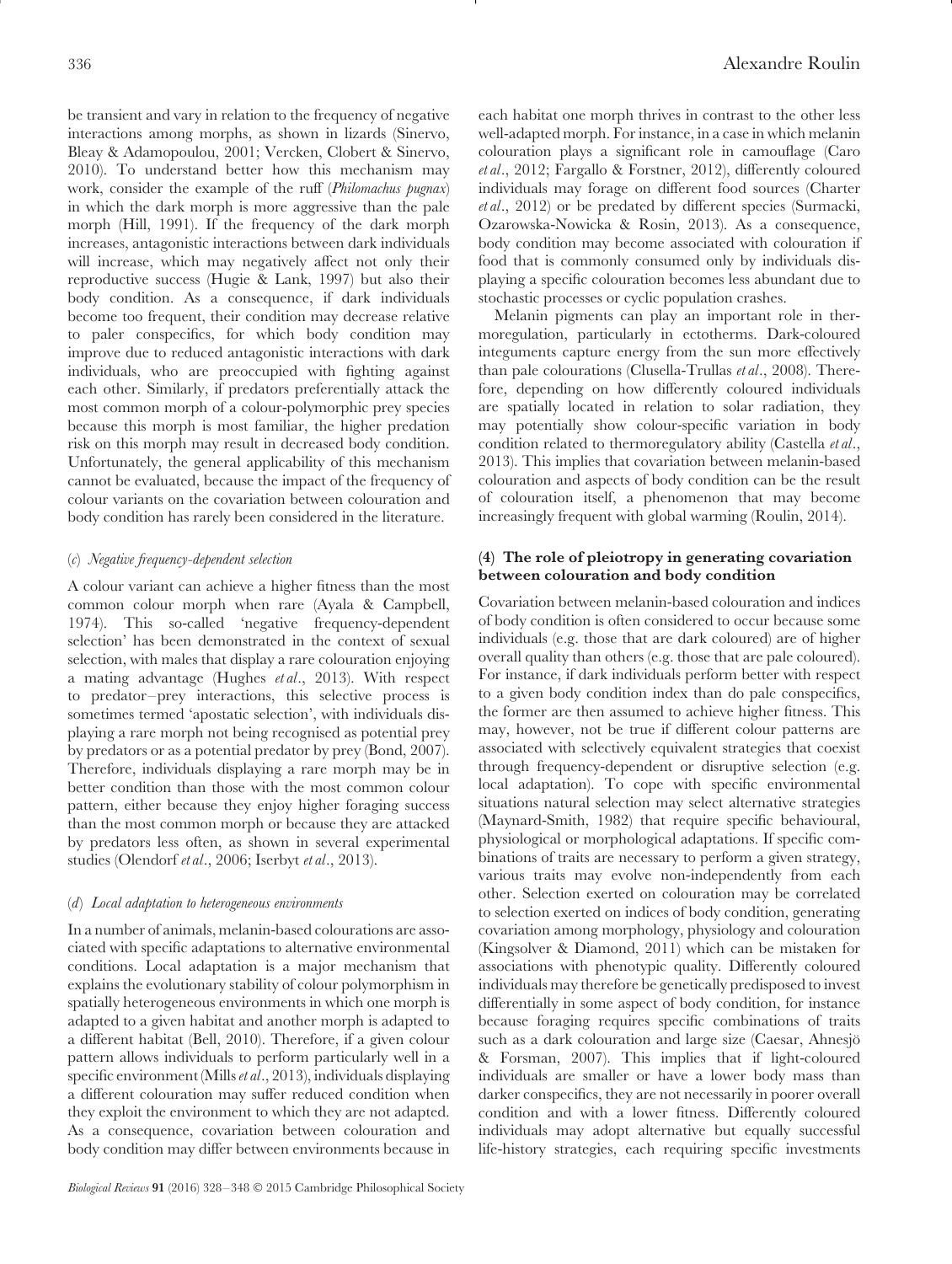in different body condition components, physiology or behaviour (Takahashi & Kawata, 2013). For instance, investment in reproductive activities may be colour-dependent implying that the cost of reproduction induces a change in body condition that differs between dark and pale individuals (Gasparini *et al*., 2009; Emaresi *et al*., 2014). Thus, even if one type of colouration is associated with traits that are generally considered to reflect poor condition (and in turn low fitness), the colour-specific regulation of body condition may instead reflect that differently coloured individuals adopt alternative but equivalent strategies in terms of selection. This concept is accepted for the so-called 'colour polymorphic' species, i.e. species for which conspecifics of the same sex and age display a limited number of genetically determined colour morphs (Roulin, 2004). However, it may also apply to other species for which genetically inherited inter-individual variation in colouration is continuous (Iwasa & Pomiankowski, 1991).

#### (*a*) *Pleiotropic effects of melanogenic genes*

From a proximate point of view, correlated selection on colouration and body condition can favour linkage disequilibrium between their underlying genes (Gratten *et al*., 2008) or pleiotropy with genes that have multiple effects by simultaneously regulating colouration and body condition (Ducrest *et al*., 2008). Genetic correlations between melanin-based colouration and various aspects of body condition have been demonstrated in insects artificially selected for dark or light melanic colouration (Ramniwas *et al*., 2013) and in vertebrates (Table 4). In birds, cross-fostering experiments, where eggs or hatchlings were swapped between randomly chosen families, have also shown that body condition of offspring raised by foster parents is genetically correlated with the colouration of their biological parents (Roulin *et al*., 2008*b*). Thus, covariation between colouration and body condition may occur because differently coloured individuals possess alternative genes that differentially regulate body condition. Even if the expression of colour traits is strongly canalised and hence, under strong genetic control, the expression of pleiotropic melanogenic genes may vary depending on the environmental conditions (Roulin *et al*., 2011) or life stages (Emaresi *et al*., 2013). For this reason, covariation between colouration and body condition may be context-dependent (Roulin, 2009) and may thus not always be detected. For instance, covariation between parental colouration and nestling body mass was detected only under prime rearing conditions in the barn owl and tawny owl (Roulin *et al*., 2008*b*). Different environments thus may select for differently coloured individuals.

Genes encoding for different expression levels of pleiotropic genes may be considered to be alternative evolutionarily stable strategies. For instance, over-expressing genes that are involved in immune defence may be beneficial only if parasites are abundant and/or virulent (Heeb *et al*., 1998). Because genes, such as those of the melanocortin system, have many pleiotropic effects (Ducrest *et al*., 2008), individuals that over-express them may not always be selected for if by doing so they invest resources into a wide range of costly activities,

i.e. in activities additional to immune defence. In heterogeneous environments, various patterns of expression levels could be signalled by different colour patterns either because different biological solutions have evolved to cope with a particular environmental situation or because different solutions have evolved to address different environmental conditions (local adaptation). A key question is why a dark rather than pale colouration is associated with high (or low) expression levels of pleiotropic genes. In other words, are darker individuals more immunocompetent in most vertebrates or is the relationship between colouration and immunocompetence species-specific? Indeed, in some species, correlated selection may simultaneously favour a pale colouration and a potent immune system, whereas in other species, it may favour a dark colouration and efficient immune system. Pleiotropy may prevent individuals from cheating, i.e. individuals displaying a given colouration cannot pretend to be in the physiological state of individuals displaying another colouration. This is due to the strong genetic link between colouration and other phenotypes generated by pleiotropic genes that prevents a pale phenotype from adopting the genetically determined 'dark strategy'. Furthermore, cheating is not advantageous because individuals displaying alternative 'colour morphs' do not only differ in colouration but in a suite of phenotypic traits. Because morphs are associated with specific strategies that necessitate a battery of adaptations, changing one of the traits (i.e. cheating) should not be advantageous if it is not accompanied by changes in the correlated phenotypes. This may be a reason why pleiotropy for sexually selected traits is maintained even when facing strong selection.

#### (*b*) *Hormone profiles*

Folstad & Karter (1992) were the first to propose a potential physiological mechanism explaining why colouration is correlated with indices of body condition. They suggested that only high-quality individuals cope with the reduction in body condition induced by testosterone that is required to produce conspicuous sexual ornaments. Subsequently, many researchers manipulated testosterone levels to test whether the expression of melanin-based colouration is testosterone-dependent (Buchanan *et al*., 2001). However, even if melanin-based colouration is correlated with testosterone levels (Bubenik & Bubenik, 1985) and experimental administration of testosterone increases melanin-based colouration (Fargallo *et al*., 2007*b*), decreases it (Ros, 1999) or accelerates the production of black nuptial integument (Groothuis & Meeuwissen, 1992; Eising, Müller & Groothuis, 2006), it does not necessarily prove that variations in natural concentrations of testosterone levels caused by environmental and social factors are responsible for the inter-individual variation in colouration observed in natural conditions. Melanogenic genes may pleiotropically regulate testosterone (Ducrest *et al*., 2008) so that artificial administration of testosterone alters melanogenesis through feedback loops, whereas an increase in testosterone levels induced by the environment or social interactions may have no effect on melanogenesis. Indeed, in experiments that are typically performed in the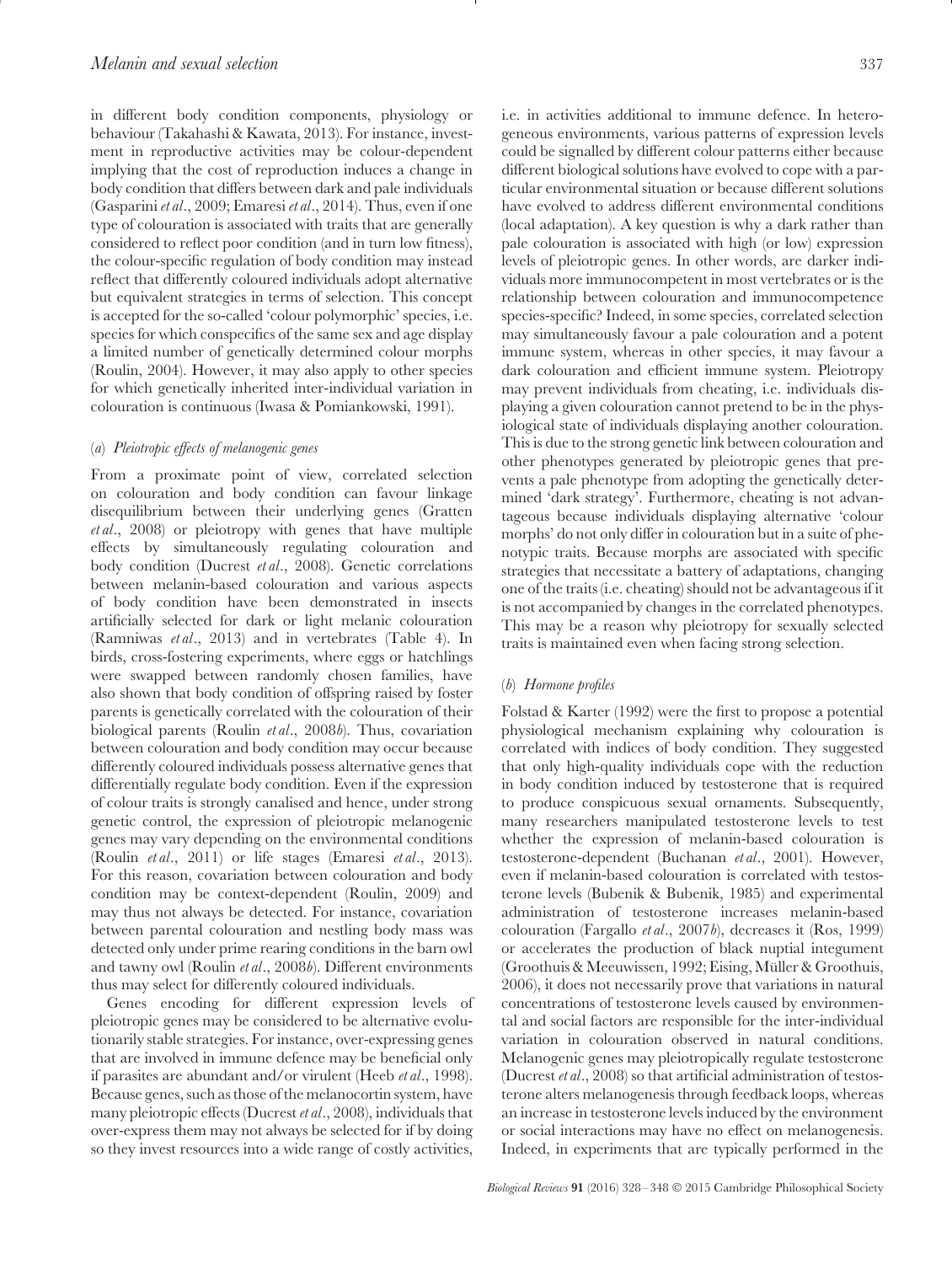| <b>Species</b>                              | Relationship                                    | Method                 | References                     |
|---------------------------------------------|-------------------------------------------------|------------------------|--------------------------------|
| Invertebrates                               | Numerous examples                               |                        | Wittkopp & Beldade (2009)      |
| <b>Black</b> colouration                    | <b>Blacker individuals are/have</b>             |                        |                                |
| Brown trout (Salmo trutta)                  | More viable                                     | In vitro fertilisation | Wedekind et al. (2008)         |
| Brown trout (Salmo trutta)                  | More resistant to pathogens                     | In vitro fertilisation | Jacob et al. $(2010)$          |
| Atlantic salmon (Salmo solar)               | More viable                                     | In vitro fertilisation | Marie-Orleach et al. (2014)    |
| Atlantic salmon (Salmo solar)               | Take more time to emerge                        | In vitro fertilisation | Marie-Orleach et al. (2014)    |
| Rainbow trout (Oncorhynchus<br>$m\nu kis$ s | Lower cortisol response                         | <b>Selection</b> lines | Kittilsen et al. (2009)        |
| Kestrel (Falco tinnunculus)                 | Lower body mass                                 | Animal model           | Kim et al. (2013)              |
| Great tit (Parus major)                     | Heavier                                         | Cross-fostering        | Remes & Matysioková (2013)     |
| Eleonora's falcon (Falco eleonorae)         | Lower immune (PHA) response                     | Cross-fostering        | Gangoso et al. (2011)          |
| Barn owl $(Tyto alba)$                      | Higher antibody response                        | Cross-fostering        | Roulin et al. (2000)           |
| Barn owl (Tyto alba)                        | Higher parasite resistance                      | Cross-fostering        | Roulin et al. (2001b)          |
| Barn owl ( <i>Tyto alba</i> )               | Lower fluctuating asymmetry                     | Cross-fostering        | Roulin et al. (2003)           |
| Barn owl $(Tyto alba)$                      | Heavier                                         | Cross-fostering        | Roulin et al. (2008b)          |
| Barn owl $(Tyto alba)$                      | Lower stress-induced<br>corticosterone response | Cross-fostering        | Almasi et al. (2010)           |
| Barn owl ( <i>Tyto alba</i> )               | Better regulated corticosterone                 | Cross-fostering        | Almasi et al. $(2010)$         |
| Barn owl $(Tyto alba)$                      | Different daily regulation of<br>corticosterone | Cross-fostering        | Roulin, Almasi & Jenni (2010a) |
| Barn owl ( <i>Tyto alba</i> )               | Take longer to erect when placed<br>on the back | Cross-fostering        | van den Brink et al. (2012)    |
| Barn owl $(Tyto alba)$                      | More docile when handled                        | Cross-fostering        | van den Brink et al. (2012)    |
| Alpine swift (Apus melba)                   | Heavier                                         | Cross-fostering        | Bize et al. (2006)             |
| Alpine swift (Apus melba)                   | Longer tailed                                   | Cross-fostering        | Bize et al. (2006)             |
| Alpine swift (Apus melba)                   | Fledge at an earlier age                        | Cross-fostering        | Bize et al. (2006)             |
| Alpine swift (Apus melba)                   | Grow wings faster                               | Cross-fostering        | Roulin et al. (2008b)          |
| <b>Reddish colouration</b>                  | <b>Redder individuals</b>                       |                        |                                |
|                                             | are/have/produce                                |                        |                                |
| Tawny owl (Strix aluco)                     | Heavier offspring                               | Cross-fostering        | Roulin et al. $(2004)$         |
| Tawny owl (Strix aluco)                     | Heavier and longer winged                       | Cross-fostering        | Roulin et al. (2008b)          |
| Tawny owl (Strix aluco)                     | Heavier                                         | Cross-fostering        | Piault et al. (2009)           |
| Tawny owl (Strix aluco)                     | Lower body mass                                 | Cross-fostering        | Piault et al. (2009)           |
| Barn owl (Tyto alba)                        | Longer tailed                                   | Cross-fostering        | Roulin (2006)                  |
| Barn owl $(Tyto alba)$                      | Heavier                                         | Cross-fostering        | Roulin et al. (2008b)          |
| Barn owl $(Tyto alba)$                      | Grow wings slower                               | Cross-fostering        | Roulin et al. (2008b)          |

Table 4. Genetic correlation between melanin-based colouration and body condition. Black colourations are mainly due to eumelanin and reddish colourations to pheomelanin. PHA refers to the T cell proliferative responses to phytohaemagglutinin

*In vitro* fertilisation is a traditional design used by ichthyologists to allocate sperm randomly among eggs produced by different females; this design allows researchers to separate the effects of paternal and maternal genotype on offspring body condition. This design prevents females from allocating resources to their eggs differentially in relation to the paternal phenotype. Therefore, any relationship between paternal colouration and offspring body condition should be due to genetic factors. Cross-fostering is a traditional design used by ornithologists; eggs or hatchlings are swapped between randomly chosen nests in order to allocate genotypes randomly among rearing environments. Therefore, any relationship between offspring body condition and colouration of the biological parents should arise because dark parents pass on to their offspring genes that regulate body condition in a different way than genes passed on by pale parents or because of maternal effects. In rainbow trout, Kittilsen *et al*. (2009) selected fish for low or high cortisol response to stress. They found that after several generations of selection, fish of the low- and high-cortisol response displayed a melanin-based trait to different extents demonstrating a genetic link between regulation of stress and colouration.

field, the amounts of hormones artificially administered to animals are beyond the natural physiological levels or do not mimic temporal variations in hormone levels (e.g. circadian rhythms). With such experiments, we therefore face two problems. First, we can produce artefacts by generating an unnatural situation that disturbs physiological processes that require feedback loops to maintain homeostasis. Therefore, a change in colouration following experimental administration of testosterone may not necessarily reflect naturally occurring processes. For example, in the house sparrow, the change in size of the black bib was positively correlated with circulating testosterone levels, whereas castration did not significantly affect the expression of this plumage trait (Buchanan *et al*., 2001). Another example is when testosterone has no effect on melanogenesis but is biochemically transformed into another hormone that does have an effect (Hirobe *et al*., 2010). Second, the effect of experimental manipulation of testosterone levels on melanogenesis may only be indirect. Manipulating testosterone levels can induce modifications in physiology and behaviour, which can in turn modify melanogenesis. It may be difficult to administer exact levels of supplemental testosterone, which usually are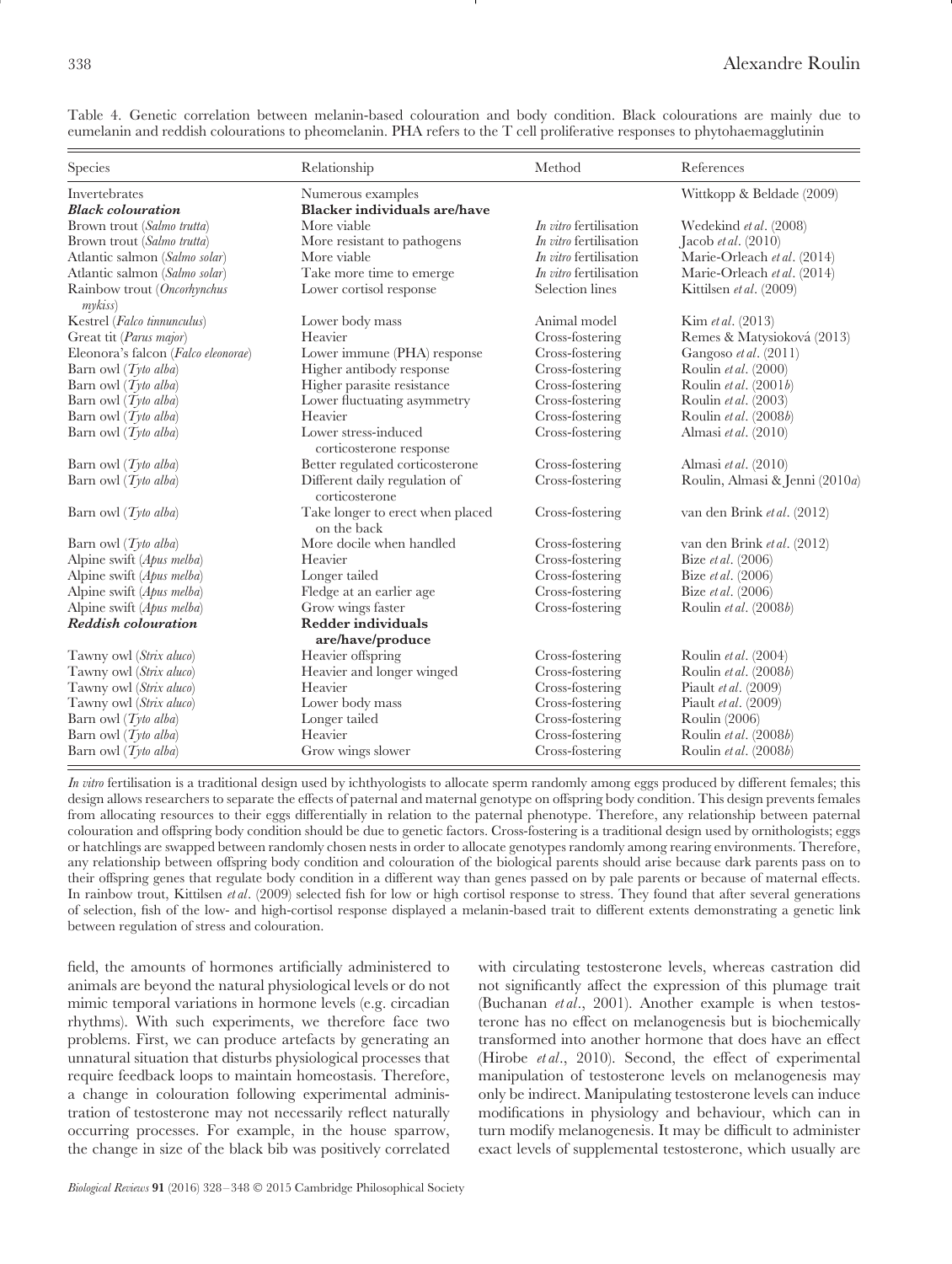controlled by social interactions or the environment. Third, melanogenesis may be sensitive to testosterone produced locally in the cells or tissues that produce the ornament, but not to testosterone circulating in the blood.

The following description illustrates how experimental manipulation of hormones can be misinterpreted, in this case for glucocorticoids. We implanted nestling barn owls with pellets releasing the hormone corticosterone, which is implicated in behavioural and physiological responses to environmental stress. Although the administration of corticosterone can lead to a decrease in melanin-based colouration (see also San José & Fitze, 2013), inter-individual variations in colouration observed in the barn owl are due largely to genes rather than environmental factors (Roulin *et al*., 2008*b*). Therefore, in the barn owl covariation between melanin-based colouration and the regulation of corticosterone is not due to corticosterone altering melanogenesis, but rather to genes involved in melanogenesis pleiotropically altering the regulation of corticosterone (Almasi *et al*., 2010). Nevertheless, our results indicate that corticosterone could mediate the condition-dependence of colour expression in other species.

To demonstrate that variations in a given hormone induced by the environment and/or social interactions alter the expression of melanin-based colouration, a specific experimental design is necessary. One should consider a model system where it is known that the environment affects the expression of melanogenesis. This environmental component should then be manipulated to induce modifications in circulating hormones (e.g. experimentally elevating or reducing the levels of social interaction and control), and the receptors on which this hormone binds to modify melanogenesis should be blocked or over-expressed.

An association between melanin-based colouration and phenotypic traits influenced by hormones can be explained by three mechanisms. First, the hormone may be involved in melanin production, implying that its covariation with colouration may be strongest at the time of melanogenesis. This may be the case for testosterone (Fargallo *et al*., 2007*b*), glutathione (Galvan & Alonso-Alvarez, 2008), melanocortins (Ducrest *et al*., 2008) and corticosterone (Roulin *et al*., 2008*b*); see Solano *et al*. (2006) for other molecules that can alter melanogenesis. Second, differently coloured individuals may show different hormone profiles because they adopt different reproductive strategies (Emaresi *et al*., 2014), behave differently (Safran *et al*., 2008) or even because conspecifics react differently when interacting with them (Gonzalez *et al*., 2002). In that case, covariation between colouration and hormones may take place mainly at specific times, such as during the reproductive season, at the peak of social interactions or under stressful situations. Finally, genes implicated in melanogenesis may pleiotropically regulate hormones, including testosterone (Ducrest *et al*., 2008), and hence the covariation between colouration and hormones may occur at any time when these melanogenic genes are expressed. Therefore, regardless of whether hormones influence the expression of melanin-based colouration, this colour trait can

be associated with many phenotypic attributes (such as body condition) for which the regulation is hormone-dependent.

# **V. MELANIN-BASED COLOURATION AS AN HONEST SIGNAL OF QUALITY**

An important insight from this review is to propose that a colour trait can signal quality honestly not only because it is costly to produce, maintain or wear but also because there is a genetic link between colouration and body condition due to pleiotropy or linkage disequilibrium (Section IV). How would such a link be maintained under sexual selection? To discuss this, we must first distinguish between two processes of sexual selection. First, assuming that sexual selection is not directional but varies through time and space, or that different categories of individuals have different mating preferences, the benefit of displaying alternative colour patterns and their associated qualities due to pleiotropy could be maintained by selective mechanisms, such as frequencyor density-dependent mate choice, or by local adaptation and context-dependent selection (different morphs are preferred as mates in different habitats) (Roulin & Bize, 2007). Second, assuming that sexual selection is directional, with all individuals having the same preference for a given morph, genetic variation in the pleiotropic gene would be maintained if the non-preferred morphs can achieve equal fitness through other frequency-dependent processes. For instance, the non-preferred morph may have other advantages under natural selection (Hurtado-Gonzales, Baldassarre & Uy, 2010) or inter-sexual selection (Baird, Fox & McCoy, 1997; Ellers & Boggs, 2002; Kingston, Rosenthal & Ryan, 2003; Loyau, Jalme & Sorci, 2005).

Covariation between colouration and body condition can be the outcome of colouration being plastic (i.e. colouration is sensitive to body condition), from body condition being plastic in a colour-specific way (i.e. differently coloured individuals may regulate body condition differently in relation to a number of ecological factors) or a combination of the two. Melanin is endogenously produced, and potentially as a consequence, is usually found to be strongly heritable, with  $h^2$  ranging from 0.53 to 1.0 in birds (Roulin & Ducrest, 2013). I therefore propose that melanin-based colouration is a phenotypic marker of genes, particularly those involved in the expression of fitness-related traits, emphasising the potential role of pleiotropy in generating these covariations. A key aspect is therefore not whether the manipulation of nutrients or hormones affects the expression of colouration but rather the extent to which the environment alters colouration. For example, if the environment accounts for a low proportion of the inter-individual variation in colouration, whereas specific genes explain 50% of the variation in colouration independent of the environment, the covariation between colouration and body mass may be induced by pleiotropic genes involved in melanogenesis rather than by the environment. Quantitative genetic analyses of melanin-based colouration are therefore necessary to evaluate the potential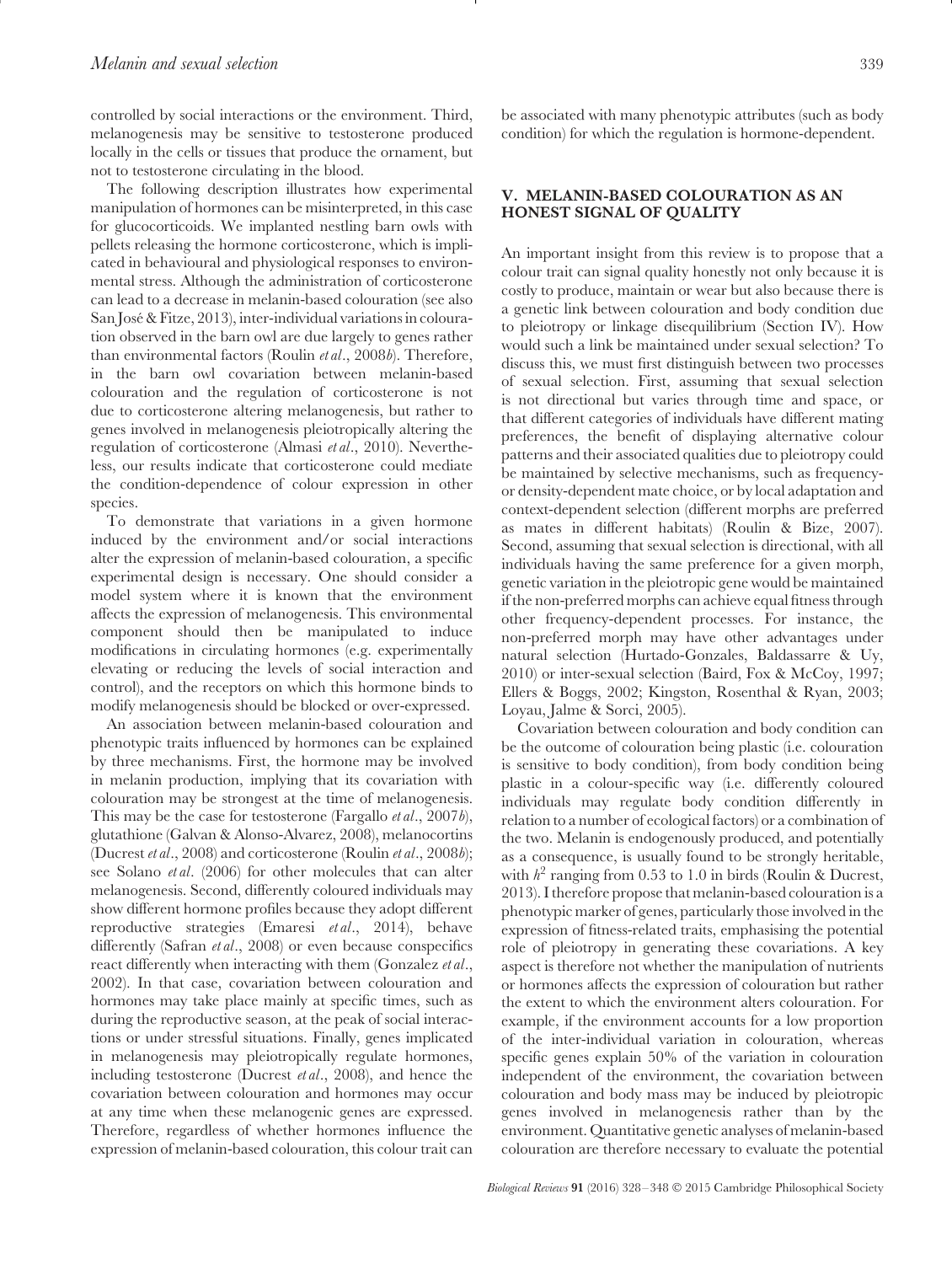effect of genes *versus* the environment on the covariation between colour and body condition. This could be achieved by experimentally allocating offspring among rearing environments to break down the potential covariation between the quality of the rearing environment and genetic quality. Another approach is to use pedigree-based information (review in Roulin & Ducrest, 2013).

# **VI. HANDICAP MODELS APPLIED TO MELANIN-BASED COLOURATION**

As discussed above, colouration can signal body condition because of variations in the environment, social interactions and genetics. Therefore, differently coloured individuals (and hence genotypes) will not have the same sensitivity to various sources of stress and in turn to natural and sexual selection processes. The specific role of melanin-based colouration in sexual selection processes remains debated. Sexual selection theory commonly assumes that females have a preference for the best males, who signal absolute quality by displaying costly ornaments. These ornaments can signal quality reliably only if producing, maintaining or wearing/displaying them entails significant costs such that only the best males can afford extravagant ornaments or handicaps (Zahavi, 1975, 1977). Based on this idea, research on melanin-based colourful ornaments has focused on the possibility that production of melanin-based colouration is costly and advertises quality honestly (Jawor & Breitwisch, 2003; Griffith, Parker & Olson, 2006; McGraw, 2008). However, because melanin pigments are endogenously produced, these costs have been questioned (Badyaev & Hill, 2000). The present review confirms that producing, maintaining and wearing/displaying melanin-based traits is not universally costly but taxon specific, with the possibility that the production of melanin may be more sensitive to the environment in invertebrates than in vertebrates (Stoehr, 2006; Table 1). Additional studies are required to determine whether costs involved in melanin-based colouration are taxon specific. Although a variety of costs can be invoked to explain why melanin-based colouration is so often associated with body condition (Section IV), the role of pleiotropy has only recently been considered a potent mechanism (Ducrest *et al*., 2008; Wittkopp & Beldade, 2009; Reissmann & Ludwig, 2013). This justifies discussion of the various handicap models (Møller, 1994) of how melanin-based colouration could signal quality honestly to potential mates, keeping in mind that not all individuals may have the same preference for potential mates (i.e. sexual selection may not be directional).

#### **(1) Conditional handicaps or costs of producing melanin-based colouration**

Conditional handicaps refer to traits for which expression depends on the quality of an individual or on its condition (Fig. 1A). Here, the association between colouration and condition is not related to a particular aspect of condition but to general condition. Because a large number of genes are thought to shape inter-individual variation in condition (Rowe & Houle, 1996), many genes should participate in the production of melanin pigments, for instance, by influencing the expression levels of melanogenic genes. This mechanism is plausible, but it cannot explain all cases of covariation between melanin-based colouration and body condition. In several species, colouration covaries with body condition, even when colouration is strongly heritable and weakly sensitive to variation in the environment and body condition, and even when individuals are experimentally allocated randomly among environments (Roulin & Ducrest, 2011).

# **(2) Revealing handicaps or costs of producing melanin-based colouration**

A revealing handicap (Fig. 1B) signals a specific quality, such as parasite resistance (Hamilton & Zuk, 1982). The expression of the handicap is sensitive for example to parasites, with individuals who do not possess genes conferring parasite resistance having to invest energy and resources in parasite resistance at the expense of ornament production. These genes cannot be considered pleiotropic because they do not belong to the melanogenesis pathway. For melanin-based colouration to signal a body-condition trait such as parasite resistance, the impact of parasitism on colour expression should overwhelm the effect of polymorphism on melanogenic genes, such as *MC1R*, which can explain most of the inter-individual variation in colouration independent of parasitism (Gangoso *et al*., 2011). Thus, in cases where a few melanogenic genes account for a large proportion of the variance in colouration, this type of colour trait could not be considered a revealing handicap because the possession or lack of resistant genes will have a relatively weak effect on colour production. It is thus important to measure separately the surface area and intensity of melanin-based patches because these two colour components may be differentially sensitive to genes or to the environment (Poston *et al*., 2005).

# **(3) Pure epistatic handicap or costs of wearing a melanin-based colour trait**

An ornament is a 'pure epistatic handicap' (Fig. 1C) if the genes encoding body condition are not the same as those responsible for variation in colouration and if variation in body condition does not affect the expression of colouration (Møller, 1994). A link between body condition and colouration occurs because wearing a given colouration is costly, so that only individuals in prime condition (i.e. possessing so-called 'good genes') can afford the cost of displaying a given colouration. This type of handicap has received little attention because if natural selection on body condition (or fitness) is weak, genetic linkage disequilibrium between the ornament and condition is not expected to occur, whereas in the case where selection is strong, genetic variation in body condition (or fitness) is predicted to disappear quickly. However, these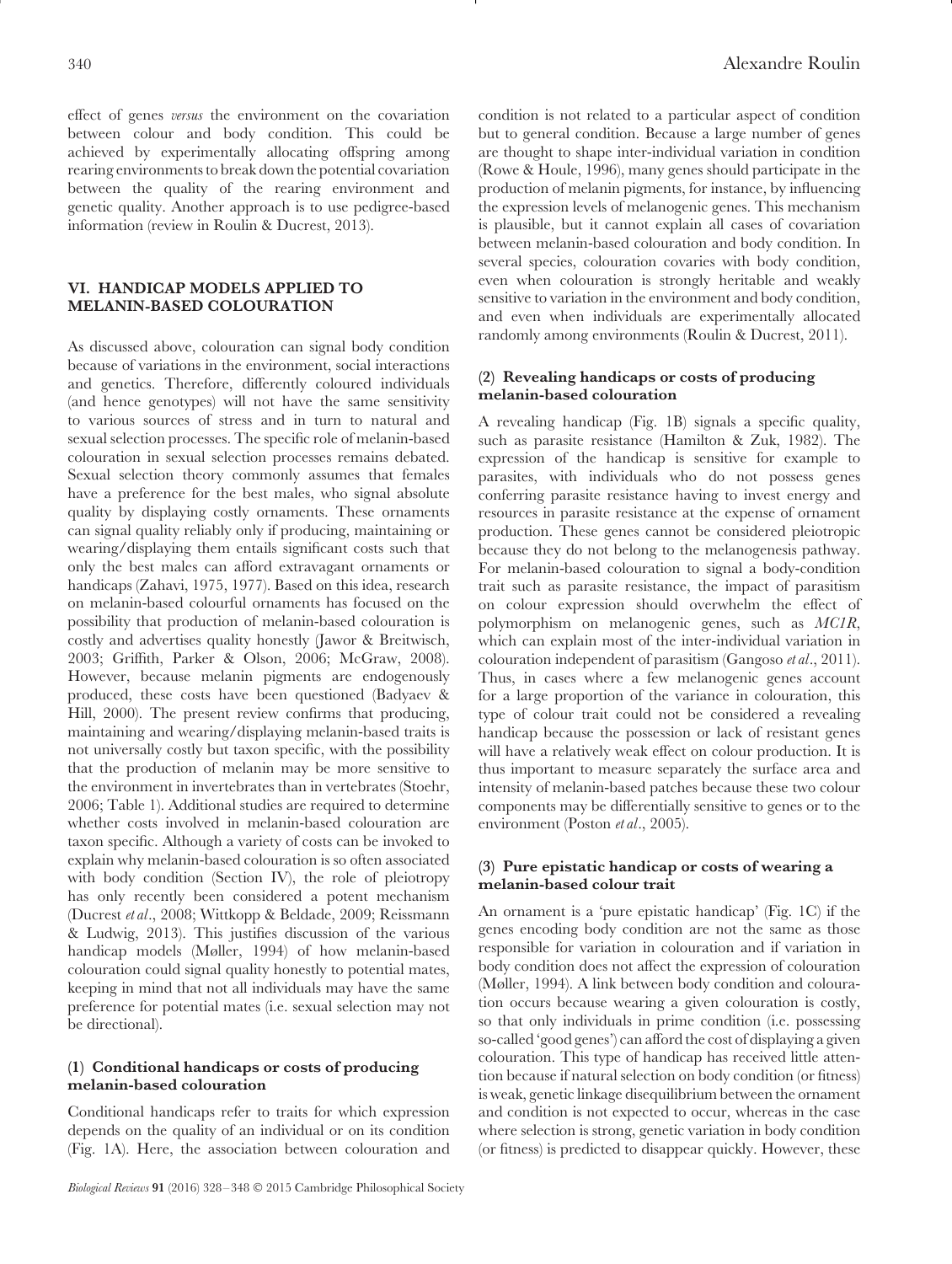

**Fig. 1.** Melanin-based colouration can signal quality to potential mates (intersexual selection) or competitors (intrasexual selection) through three major genetic mechanisms. (A) A conditional handicap is when many genes affect body condition (quality or aspects of quality) which in turn affects the expression of an ornament. Thus, the effect of genes on the condition-dependent component of melanin-based colouration is indirect through variation in body condition. (B) A revealing handicap is when one or few genes affect body condition which in turn affects the expression of an ornament. Again, the effect of genes on the condition-dependent component of melanin-based colouration is indirect through variation in body condition. (C) A pure epistatic handicap is when genes influencing body condition and an ornament are not the same and when the ornament influences body condition. For instance, the display (e.g. dancing) of an extravagant ornament is energetically costly or time consuming so that melanin-based colouration itself influences body condition. (D) A pleiotropic handicap is when one or few genes affect melanin-based colouration and body condition simultaneously. Thus, body condition does not directly affect melanin-based colouration but the covariation between these two properties occurs because they have gene(s) in common.

theoretical problems vanish under the assumption that selection on body condition and/or colouration is not directional but balancing. Because the expression of melanin-based colouration can be under strong genetic control (Roulin & Ducrest, 2013), an association between colouration and body condition can indeed arise if the environment is favourable only to individuals displaying a specific colouration. Therefore, for genetic variation in melanin-based colouration to be evolutionarily stable, colouration should confer benefits under specific environmental conditions (i.e. local adaptation), so that the sign of the covariation between colour and body condition can vary depending on whether the environment is favourable to dark or pale individuals. As a consequence, if colouration is used as a mate-choice criterion of individual quality, the preference for a given colouration should be conditional on environmental conditions, with females preferring to mate with males that display the locally adapted colouration (Osawa & Nishida, 1992; Kingston *et al*., 2003), a phenomenon that has started to attract the attention of evolutionary biologists (Thibert-Plante & Gavrilets, 2013).

# **(4) Pleiotropic handicaps or pleiotropic effects of melanogenic genes**

The three handicap models of sexual selection described above (Fig. 1A–C) assumed that genes encoding body condition indirectly affect the expression of melanin-based colouration (conditional and revealing handicaps) or generate linkage disequilibrium between colouration and body condition through differential costs of wearing alternative colourations (pure epistatic handicap). Because the prevailing theory explaining how ornaments can honestly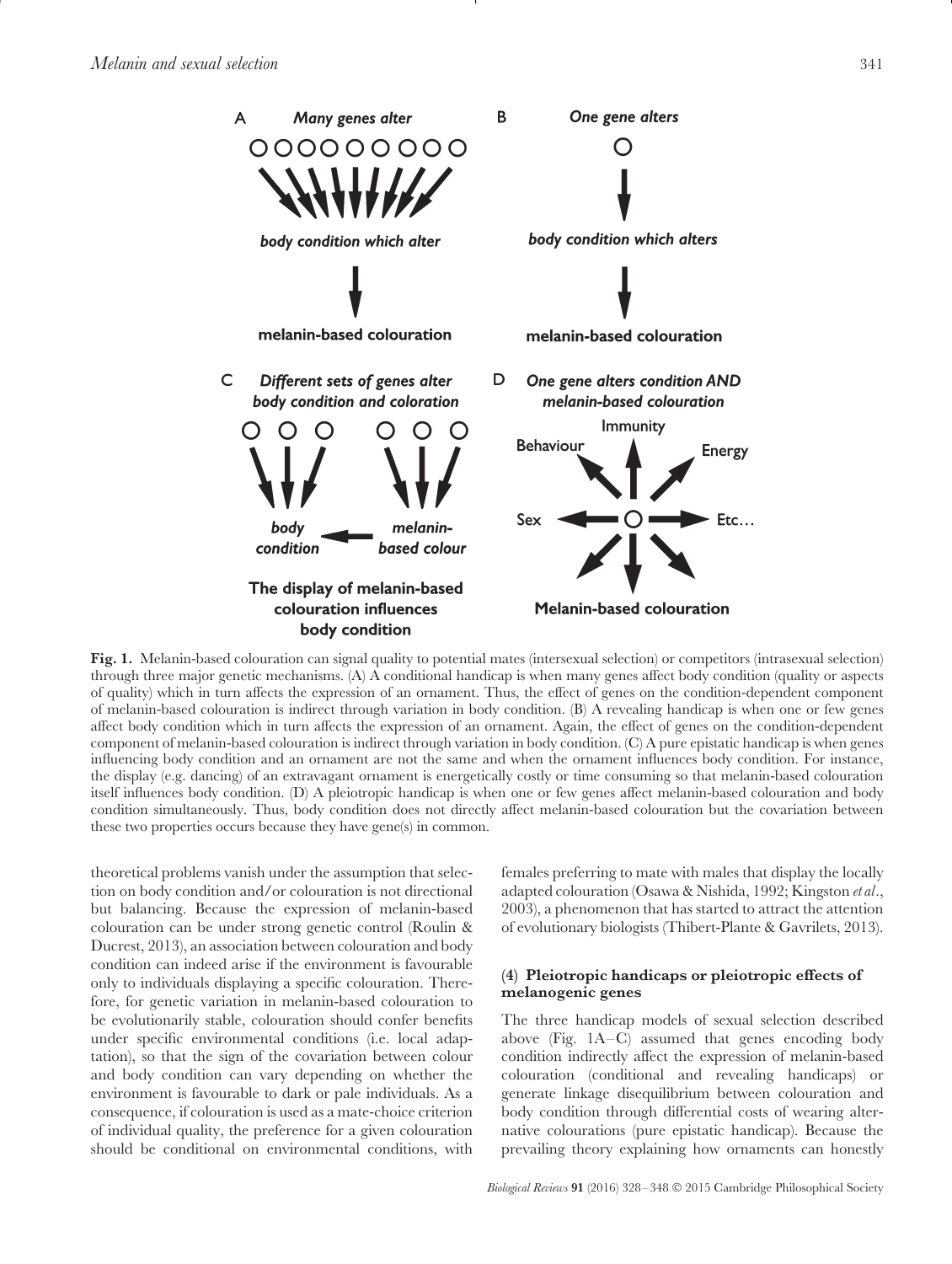reveal aspects of individual quality does not consider the possibility that one or a few genes pleiotropically regulate the expression of colouration and other behavioural and/or physiological traits (i.e. body condition), I propose a new form of handicap denoted 'pleiotropic handicap' (Fig. 1D). This case is different from the revealing handicap for which the genes encoding a specific quality (such as parasite resistance) do not participate directly in the biochemical cascade leading to colour production but instead allow individuals to reallocate the energy originally intended to be used to resist parasites into the production of colouration. By contrast, pleiotropic genes are implicated in the biochemical cascade leading to the production of colour traits and other phenotypes, such as immune defence. Therefore, different alleles of such pleiotropic genes should be associated with different colouration, behaviour and physiology, implying that alternative colourations are linked to different costs and benefits. For instance, genes encoding a dark (compared to a light) colouration could induce individuals to invest substantial effort in various mechanisms to resist stress factors (e.g. parasites, oxidative stress, rise in glucocorticoid levels), costly activities that are beneficial only if the environment is stressful. Thus, the evolutionary stability of different alleles requires specific mechanisms such as local adaptation and frequency- or density-dependent selection, otherwise variation in colouration and its associated qualities will be rapidly depleted. For instance, a dark colouration may be associated with resistance to stress and a pale colouration with the ability to exploit rich environments efficiently. Thus, when the carrying capacity of an environment is reached, competitive individuals (i.e. dark individuals) have a selective advantage, whereas below the carrying capacity, pale individuals are able to exploit resources more quickly. Therefore, colouration could be associated with alternative life-history strategies, with dark individuals favouring the production of a few high-quality offspring and pale individuals favouring the production of many low-quality offspring (Emaresi *et al*., 2014). I therefore term this 'pleiotropic handicap' because each colour form is associated with specific costs and benefits that are caused by colouration itself or by genetically correlated traits regulated by pleiotropic genes.

#### **VII. EVOLUTIONARY STABILITY OF GENETIC VARIATION IN MELANIN-BASED COLOURATION**

The hypothesis that genes belonging to the melanogenesis pathway pleiotropically regulate other phenotypic traits (Fig. 1) implies that the degree of melanin-based colouration can be considered a signal of quality, or a marker of other phenotypes if colouration plays no role in sexual selection and social interactions. This raises the question of how variation in pleiotropic genes can be evolutionarily stable. For instance, in the barn owl females displaying larger black spots have a selective advantage (Roulin *et al*., 2010*b*) because the size of black spots is associated with many physiological qualities





Fig. 2. Evolutionary stability of variation in pleiotropic genes. Alleles at pleiotropic genes can persist in populations if they are associated with colour-specific (life-history) strategies or if these alleles are adapted to different environmental conditions.

which allow individuals to cope with a variety of stressful factors (Roulin & Ducrest, 2011). This raises the question of how variation in the genes responsible for the size of black feather spots is maintained.

Because the covariation between melanism and quality (or aspects of quality) has a genetic basis, the key question is how alleles can coexist over the long term in a population despite not being selectively neutral. Although the maintenance of genetic diversity should involve frequency- (density-)dependent selection or local adaptation (Maynard-Smith, 1982), the key issue is whether individuals that express pleiotropic genes at a lower level benefit sufficiently to allow these alleles to persist. I suggest five scenarios, which are summarised in Fig. 2.

# **(1) Trade-offs between physiological processes**

The production of melanin pigments may require genes that positively affect body condition and other genes that negatively affect body condition. For instance, the antioxidant glutathione favours pheomelanogenesis over eumelanogenesis so that the production of eumelanin-based colour traits may be at the expense of resistance to oxidative stress (Galvan & Alonso-Alvarez, 2008). Therefore, if melanocortins induce eumelanogenesis and other beneficial traits, such as immunity (Ducrest *et al*., 2008), glutathione levels must be sufficiently low level to allow production of eumelanin. Because resistance to oxidative stress can be achieved through melanocortins or glutathione, producing a deeply or weakly eumelanic body could be considered selectively equivalent alternative strategies. Note that each strategy may be favoured in different environments if the effect of the underlying machinery generating colour variation depends on the environment (Simons *et al*., 2014).

#### **(2) Energy-demanding strategy**

Melanocortins induce a number of behavioural and physiological functions that can be costly to sustain. Investing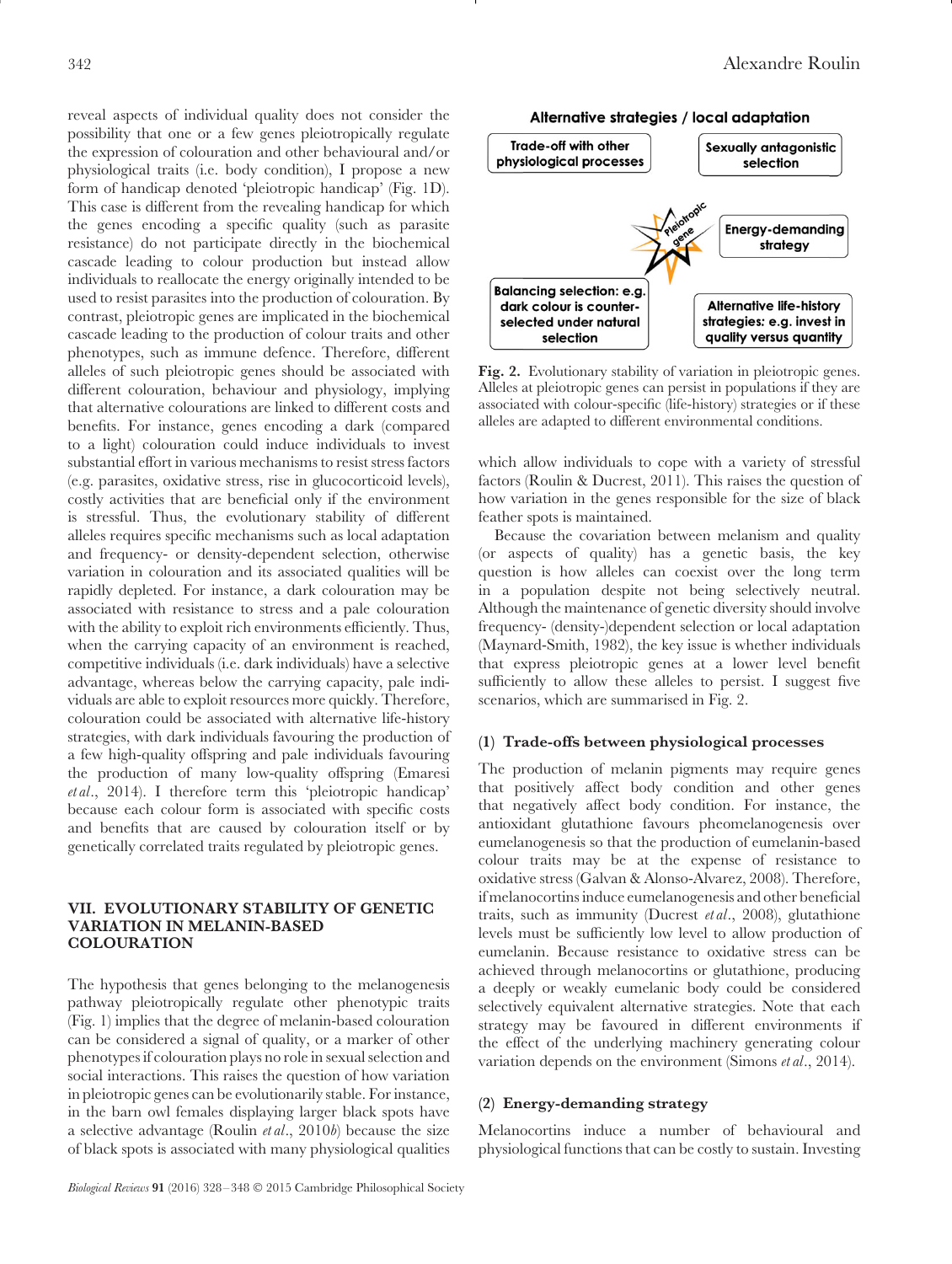in a diversity of functions may prove detrimental under some ecological conditions. For instance, maintaining a potent immune system may be costly in the presence of benign parasites (Heeb *et al*., 1998). Therefore, if the expression of a dark melanic body is due to pleiotropic genes, dark colouration can be considered a costly/high-benefit strategy, and pale colouration a cheap/low-benefit strategy.

#### **(3) Alternative life-history strategies**

Because the pleiotropic effects of melanogenic genes may improve the efficiency with which individuals cope with stressful factors, those individuals may invest in offspring quality rather than offspring number (Emaresi *et al*., 2014). Thus, variation in the way pleiotropic genes are regulated may be maintained because individuals may differently address life-history trade-offs, such as the trade-off between offspring number and quality (Wolf *et al*., 2007).

#### **(4) Balancing selection**

If dark colouration is associated with a number of beneficial phenotypes, lighter-coloured individuals may still coexist if they have another advantage, such as if light colouration confers better camouflage.

#### **(5) Sexually antagonistic selection**

Because melanogenic genes can pleiotropically regulate sexual hormones (Ducrest *et al*., 2008), they may differentially affect males and females. Thus variation in pleiotropic genes might be maintained through sexually antagonistic selection, with males and females being selected in opposite directions (Bonduriansky & Chenoweth, 2009; Roulin *et al*., 2010*b*). As a consequence, one allele of pleiotropic genes could confer advantages to males and another allele to females.

# **VIII. ADAPTIVE FUNCTION OF DIFFERENT FORMS OF COLOUR VARIATION**

Melanin-based colouration can have several functions that can also be species-specific (Meunier *et al*., 2011). Given the scarcity of experimental studies on the potential adaptive functions of such colour traits and the need to know more about the underlying mechanisms that generate inter-individual variation in colouration, melanin-based colour traits cannot yet be classified into categories of adaptive function. Nevertheless, a number of issues should be considered while studying the function of colour traits.

In species for which the environment is stable over time, traits that play a role in camouflage are likely to be strongly heritable so that individuals can specialise in exploiting a habitat in which they are cryptic. By contrast, in species for which the environment varies over time, colouration may be plastic, as observed in insects, to allow individuals to achieve crypsis (Leimar, 2009; Johansson & Nilsson-Ortman, 2013). ¨ Such traits are likely to occupy a large part of the body surface that is most visible to predators (e.g. the back in reptiles and the ventral body side in birds). It follows that a correlation between this type of colour trait and body condition may be generated by predator–prey relationships.

Badges of status have usually been considered to be large black surfaces displayed on the breast, as in sparrows, siskins or wasps (Senar & Camerino, 1998; Tibbetts, 2008; Diep & Westneat, 2013). However, darker individuals, regardless of whether the colour trait is a badge, are usually more aggressive than paler conspecifics (Ducrest *et al*., 2008) suggesting that the definition of 'badges of status' may be relaxed and extended to other melanin-based colour traits.

Variations in melanin-based colouration can be either continuous, as in barn swallows (*Hirundo rustica*), or discrete, as in Eleonora's falcons (*Falco eleonorae*). These two types of colour traits have usually been considered fundamentally different for two reasons. First, the expression of continuously varying traits is thought to be more sensitive to environmental factors than discrete traits that may be under the control of genes of major phenotypic effects, such as *MC1R* in vertebrates. However, there are species for which variation in colouration is continuous, strongly heritable and weakly sensitive to the environment (e.g. Roulin & Ducrest, 2013). Second, the mechanisms that may maintain colour variation may be different in continuously varying colour traits *versus* discrete colour polymorphisms, implying that the adaptive functions of these traits may not be the same. This dichotomy should be relaxed, something that researchers are now more inclined to do (e.g. studies in pied flycatchers showing that continuous variation in the degree of black colouration could be considered a polymorphism; Sirkiä, Virolainen & Laaksonen, 2010), because a large portion of the continuous variation could be due to two alleles at a gene having major phenotypic effects (e.g. *MC1R*), whereas continuous variation in colouration within each *MC1R* genotype may be caused by other genes (Roulin & Ducrest, 2013). A key issue to investigate is whether the genes encoding major phenotypic effects have few pleiotropic effects (such as *MC1R*) and the genes that explain residual variation in colouration have pleiotropic effects. If this is the case, mechanisms that maintain genetic variation may differ between genes of major and minor phenotypic effects (see also discussion in Roulin & Ducrest, 2013).

Traits for which variation in colouration is primarily due to pheomelanin *versus* eumelanin levels should be distinguished. Not only is colouration different (variation in the degree of reddishness *versus* blackness), but different genes and metabolites are also involved in pheomelanin and eumelanin production, which can have different physiological effects (Ducrest *et al*., 2008; Galvan & Alonso-Alvarez, 2008). It should, however, be noted that reddish colourations are based on both pheomelanin and eumelanin pigments (McGraw, Safran & Wakamatsu, 2005; Fargallo *et al*., 2007*a*; Roulin *et al*., 2008a; Gasparini *et al*., 2009; Saino *et al*., 2013*b*); hence, it might be useful to measure the ratio of pheomelanin to eumelanin (Saino *et al*., 2013*b*). The best organisms to study would be those in which some parts of the body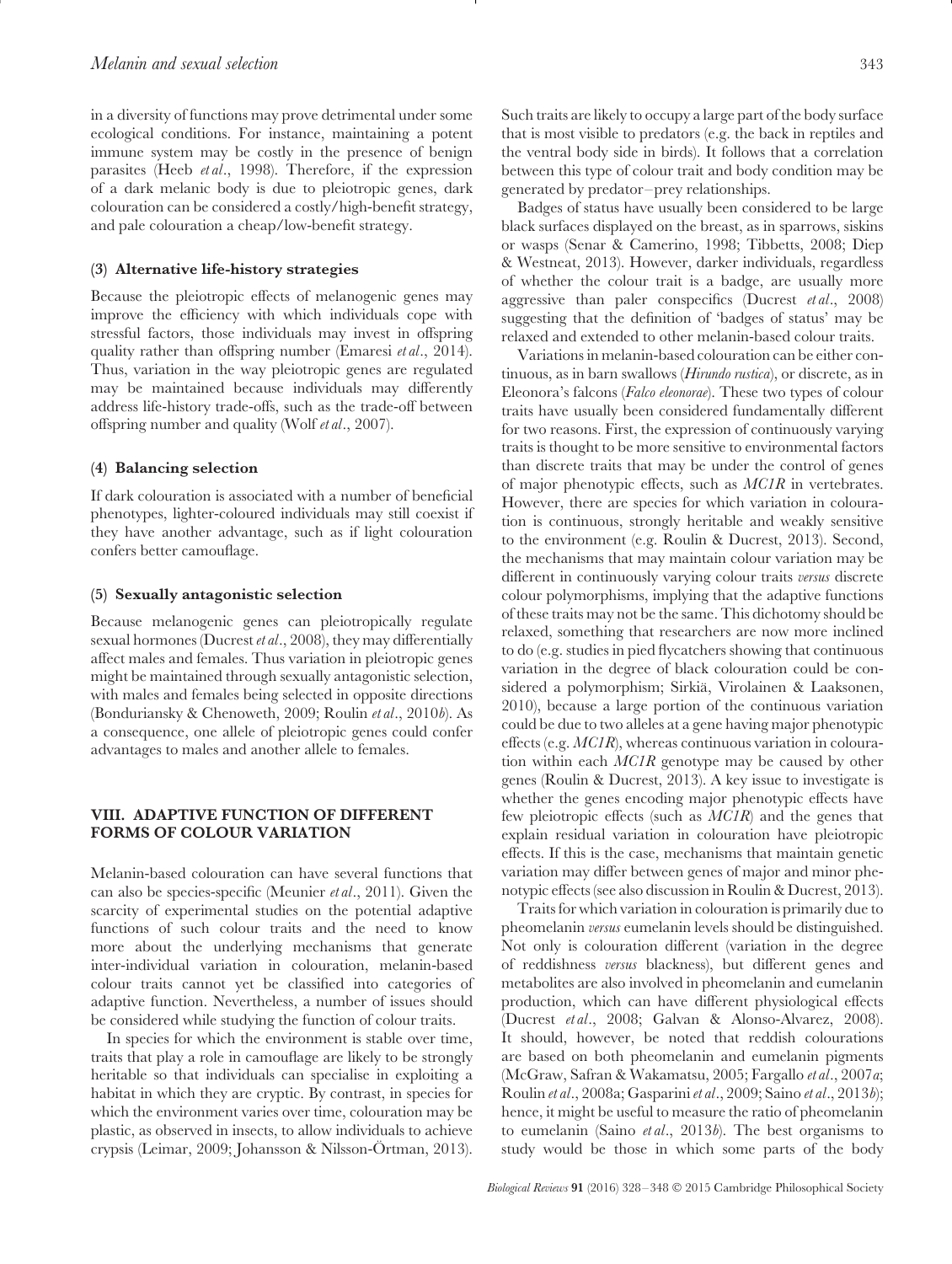vary in the degree of reddishness and/or size of reddish patches, while other parts of the body vary in the degree of blackness and/or size of black patches. The barn owl varies from dark pheomelanic to white (pheomelanin-based trait) and from immaculate to heavily marked with black spots (eumelanin-based trait), making it an ideal experimental subject in this regard.

These research agendas will provide useful insights into the evolution, maintenance and adaptive functions of melanin-based colour traits.

# **IX. CONCLUSIONS**

(1) The evolutionary and proximate mechanisms underlying covariation between melanin-based colouration and body condition are diverse.

(2) Melanin-based colouration can be costly to produce, maintain or wear, as predicted by current theories of sexual selection. Thus, we can predict that a given colour trait (e.g. dark melanic or depigmented colour traits) can signal absolute quality to potential mates. However, inter-individual variation in melanin-based colouration can have a strong genetic component while still covarying with body condition. Many genes participate in melanogenesis, some of which pleiotropically regulate other phenotypes (Ducrest *et al*., 2008; Wittkopp & Beldade, 2009; Reissmann & Ludwig, 2013), potentially explaining why genetically inherited colouration can signal aspects of quality. Other potential mechanisms accounting for covariation between colouration and phenotypic traits are a fluctuating environment and shared biochemical pathways between melanogenesis and body condition (e.g. hormones).

(3) Theoretical models can predict how an ornament can signal quality honestly (Fig. 1). Four major genetic models are described: (*i*) a conditional handicap, where many genes affect body condition, which in turn affects melanin-based colouration; (*ii*) a revealing handicap, where one (or a few) gene(s) affect body condition which in turn affects melanin-based colouration; (*iii*) a pure epistatic handicap where different sets of genes influence body condition and melanin-based colouration; and (*iv*) a pleiotropic handicap, where one (or a few) gene(s) simultaneously affect melanin-based colouration and other phenotypic traits. Pleiotropy is a handicap because pleiotropic genes induce specific physiological processes that may not be adapted to all environmental conditions (Fig. 2). Therefore, only for the pleiotropic handicap model do the genes that generate the covariation between melanin-based colouration and body condition belong to the melanogenesis pathway.

(4) Pleiotropy is interesting for three reasons. First, given the strong link between colouration and pleiotropic genes, colouration can be considered as an honest genetic marker of quality. Second, the maintenance of genetic variation implies that different alleles at these pleiotropic genes should confer selectively equivalent advantages. Third, the evolution of colouration can proceed through direct selection on colouration and indirect selection on genetically correlated traits.

(5) The study of melanin-based colouration is complex and forces us to be creative to understand the diversity of selective mechanisms that can explain its adaptive value. Pleiotropy might prove a fruitful novel direction.

#### **X. ACKNOWLEDGEMENTS**

I thank the Swiss National Science Foundation for funding (31003A-120517). I am grateful to two anonymous reviewers, Anne-Lyse Ducrest and Luis San José Garcia who provided very useful comments to improve this manuscript.

#### **XI. REFERENCES**

- Adamik, P. & Vanakova, M. (2011). Feather ornaments are dynamic traits in the great tit *Parus major*. *Ibis* **153**, 357–362.
- Almasi, B., Jenni, L., Jenni-Eiermann, S. & Roulin, A. (2010). Regulation of stress-response is heritable and functionally linked to melanin-based colouration. *Journal of Evolutionary Biology* **23**, 987–996.
- Andersson, M. (1994). *Sexual Selection*. Princeton University Press, Princeton.
- ARMITAGE, S. A. O. & SIVA-JOTHY, M. T. (2005). Immune function responds to selection for cuticular colour in *Tenebrio molitor*. *Heredity* **94**, 650–656.
- Ayala, F. J. & Campbell, C. A. (1974). Frequency-dependent selection. *Annual Review of Ecology and Systematics* **5**, 115–138.
- Badyaev, A. V. & Hill, G. E. (2000). Evolution of sexual dichromatism: contribution of carotenoid- versus melanin-based colouration. *Biological Journal of the Linnean Society* **69**, 153–172.
- Baird, T. A., Fox, S. F. & McCoy, J. K. (1997). Population differences in the roles of size and coloration in intra- and intersexual selection in the collared lizard, *Crotaphytus collaris*: influence of habitat and social organization. *Behavioral Ecology* **8**, 506–517.
- BEANI, L. & TURILLAZZI, S. (1999). Stripes display in hover-wasps (Vespidae: Sternogastrinae): a socially costly status badge. *Animal Behaviour* **57**, 1233–1239.
- BELL, G. (2010). Fluctuating selection: the perpetual renewal of adaptation in variable environments. *Philosophical Transactions of the Royal Society of London, Series B: Biological Sciences* **365**, 87–97.
- Bize, P., Gasparini, J., Klopfenstein, A., Altwegg, R. & Roulin, A. (2006). Melanin-based colouration is a non-directionally selected sex-specific signal of offspring development in the Alpine swift. *Evolution* **60**, 2370–2380.
- BOND, A. B. (2007). The evolution of colour polymorphism: crypticity searching images, and apostatic selection. *Annual Review of Ecology and Systematics* **38**, 489–514.
- Bonduriansky, R. & Chenoweth, S. F. (2009). Intralocus sexual conflict. *Trends in Ecology & Evolution* **24**, 280–284.
- Bonser, R. H. C. (1995). Melanin and the abrasion resistance of feathers. *Condor* **97**, 590–591.
- van den Brink, V., Dolivo, V., Falourd, X., Dreiss, A. N. & Roulin, A. (2012). Melanic colour-dependent anti-predator behavior strategies in barn owl nestlings. *Behavioral Ecology* **23**, 473–480.
- Broggi, J., Gamero, A., Hohtola, E., Orell, M. & Nilson, J.-Å. (2011). Interpopulation variation in contour feather structure is environmentally determined in great tits. *PLoS ONE* **6**, e24942.
- Bubenik, G. A. & Bubenik, A. B. (1985). Seasonal variations in hair pigmentation of white-tailed deer and their relationship to sexual activity and plasma testosterone. *Journal of Experimental Zoology* **235**, 387–395.
- Buchanan, K. L., Evans, M. R., Goldsmith, A. R., Bryant, D. M. & Rowe, L. V. (2001). Testosterone influences basal metabolic rate in male house sparrows: a new cost of dominance signalling? *Proceedings of the Royal Society of London Series B* **268**, 1337–1344.
- Burley, N. (1977). Parental investment, mate choice, and mate quality. *Proceedings of the National Academy of Sciences of the United States of America* **74**, 3476–3479.
- CAESAR, S., AHNESJÖ, J. & FORSMAN, A. (2007). Testing the role of coadapted genes versus bet-hedging for mating strategies in colour polymorphic pygmy grasshoppers. *Biological Journal of the Linnean Society* **90**, 491–499.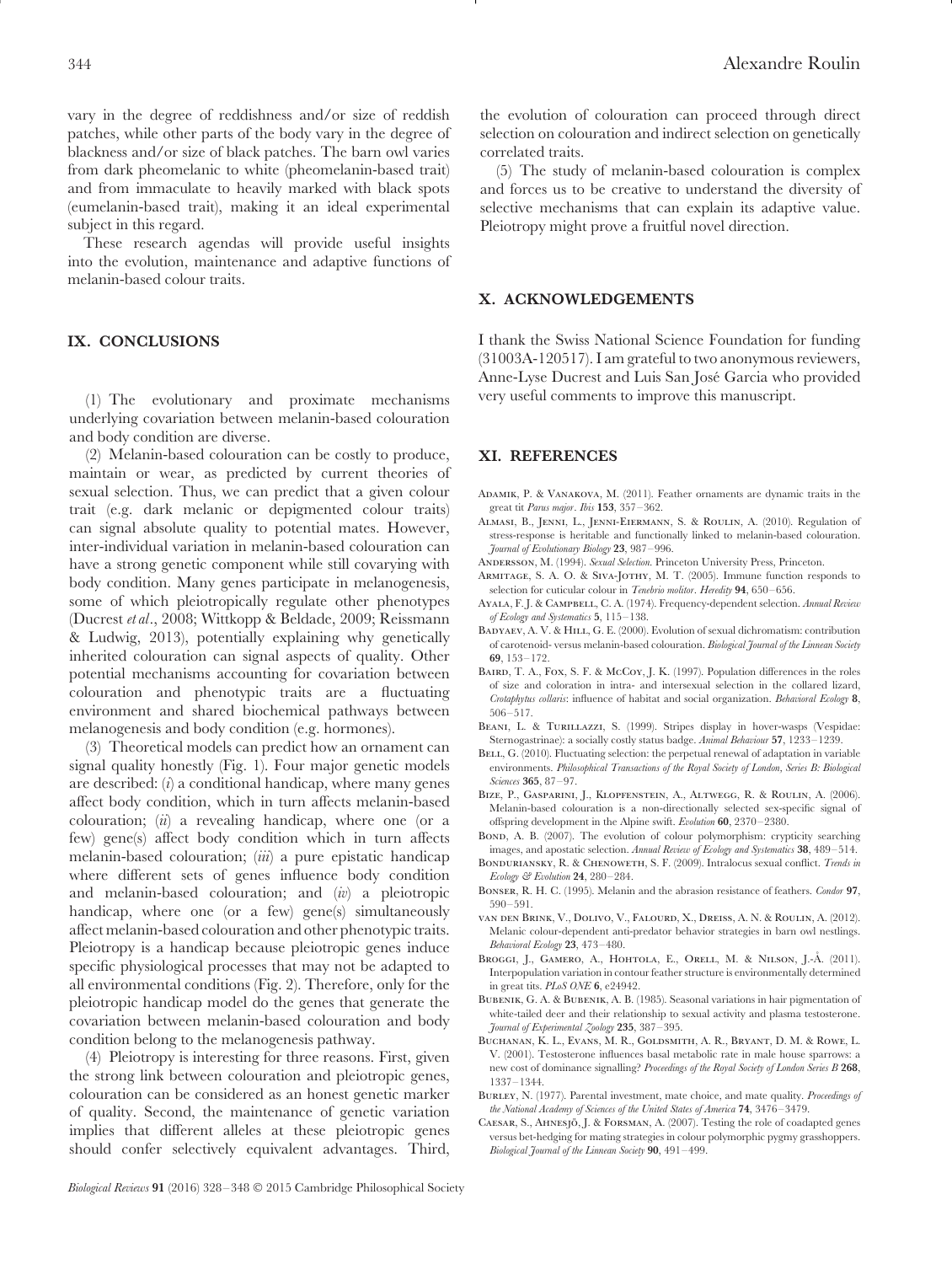- Caro, T., Stankowich, T., Mesnick, S. L., Costa, D. P. & Beeman, K. (2012). Pelage colouration in pinnipeds: functional considerations. *Behavioral Ecology* **23**, 765–774.
- Castella, B., Golay, J., Monney, J.-C., Golay, P., Mebert, K. & Dubey, S. (2013). Melanism, body condition and elevational distribution in the asp viper. *Journal of Zoology* **290**, 273–280.
- Charter, M., Peleg, O., Leshem, Y. & Roulin, A. (2012). Similar patterns of local barn owl adaptation in the Middle East and Europe with respect to melanic colouration. *Biological Journal of the Linnean Society* **106**, 447–454.
- Clusella-Trullas, S., Terblanche, J. S., Blackburn, T. M. & Chown, S. L. (2008). Testing the thermal melanism hypothesis: a macrophysiological approach. *Functional Ecology* **22**, 232–238.
- COOKE, F., MIRSKY, P. J. & SEIGER, M. B. (1972). Colour preference in the lesser snow goose and their possible role in mate selection. *Canadian Journal of Zoology* **50**, 529–536.
- COTTON, S., FOWLER, K. & POMIANKOWSKI, A. (2004). Do sexual ornaments demonstrate heightened condition-dependent expression as predicted by the handicap hypothesis? *Proceedings of the Royal Society of London Series B* **271**, 771–783.
- Culumber, Z. W. & Rosenthal, G. G. (2013). Mating preferences do not maintain the tailspot polymorphism in the platyfish, *Xiphophorus variatus*. *Behavioral Ecology* **24**, 1286–1291.
- D'Alba, L., Van Hemert, C., Spencer, K. A., Heidinger, B. J., Gill, L., Evans, N. P., Monaghan, P., Handel, C. M. & Shawkey, M. D. (2014). Melanin-based color of plumage: role of condition and of feather's microstructure. *Integrative and Comparative Biology* **54**, 633–644.
- Da Silva, A., Van den Brink, V., Emaresi, G., Luzio, E., Bize, P., Dreiss, A. N. & ROULIN, A. (2013). Melanin-based colour polymorphism signals agressive personality in nest and territory defence in the tawny owl (*Strix aluco*). *Behavioral Ecology and Sociobiology* **67**, 1041–1052.
- Dawson, A., Hinsley, S. A., Ferns, P. N., Bonser, R. H. C. & Eccleston, L. (2000). Rate of moult affects feather quality: a mechanism linking current reproductive effort to future survival. *Proceedings of the Royal Society of London Series B* **267**, 2093–2098.
- Delhey, K., Burger, C., Fiedler, W. & Peters, A. (2010). Seasonal changes in colour: a comparison of structural, melanin- and carotenoid-based plumage colours. *PLoS ONE* **5**, e11582.
- DesRochers, D. W., Reed, J. M., Awerman, J., Kluge, J. A., Wilkinson, J., van Griethuijsen, L. I. & Romero, L. M. (2009). Exogenous and endogenous corticosterone alter feather quality. *Comparative Biochemistry and Physiology A: Molecular & Integrative Physiology* **152**, 46–52.
- Diep, S. K. & Westneat, D. F. (2013). The integration of function and ontogeny in the evolution of status signal. *Behaviour* **150**, 1015–1044.
- DREISS, A. N. & ROULIN, A. (2010). Age-related change in melanin-based colouration: females that become more female-like and males more male-like with age perform better in barn owls (*Tyto alba*). *Biological Journal of the Linnean Society* **101**, 689–704.
- DUBACH, M. (1981). Quantitative analysis of the respiratory system of the house sparrow, budgerigar and violet-eared hummingbird. *Respiration Physiology* **46**, 43–60.
- DUCREST, A.-L., KELLER, L. & ROULIN, A. (2008). Pleiotropy in the melanocortin system, coloration and behavioural syndromes. *Trends in Ecology & Evolution* **23**, 502–510.
- EISING, C. M., MÜLLER, W. & GROOTHUIS, T. G. G. (2006). Avian mothers create different phenotypes by hormone deposition in their eggs. *Biology Letters* **2**, 20–22.
- Eldar, A. & Elowitz, M. B. (2010). Functional roles for noise in genetic circuits. *Nature* **467**, 167–173.
- Ellers, J. & Boggs, C. L. (2002). The evolution fo wing color in *Colias* butterflies: heritability, sex linkage, and population divergence. *Evolution* **56**, 836–840.
- ELLERS, J. & BOGGS, C. L. (2003). The evolution of wing colour: male mate choice opposes adaptive wing colour divergence in *Colias* butterflies. *Evolution* **57**, 1100–1106.
- Emaresi, G., Bize, P., Altwegg, R., Henry, I., van den Brink, V., Gasparini, J. & Roulin, A. (2014). Melanin-specific life-history strategies. *American Naturalist* **183**, 269–280.
- Emaresi, G., Ducrest, A.-L., Bize, P., Richter, H., Simon, C. & Roulin, A. (2013). Pleiotropy in the melanocortin system: expression levels of this system are associated with melanogenesis and pigmentation in the tawny owl (*Strix aluco*). *Molecular Ecology* **22**, 4915–4930.
- Fabricant, S. A., Kemp, D. J., Krajicek, J., Bosakova, Z. & Herberstein, M. E. (2013). Mechanisms of colour production in a highly variable shield-back stinkbug, *Tectocoris diopthalmus* (Heteroptera: Scutelleridae), and why it matters. *PLoS ONE* **8**, e64082.
- Fargallo, V. R. & Forstner, M. R. J. (2012). Predation and the maintenance of colour polymorphism in a habitat specialist squamate. *PLoS ONE* **7**, e30316.
- FARGALLO, J. A., LAAKSONEN, T., KORPIMÄKI, E. & WAKAMATSU, K. (2007a). A melanin-based trait reflects environmental growth conditions of nestling male Eurasian kestrels. *Evolutionary Ecology* **21**, 157–171.
- Fargallo, J. A., Martínez-Padilla, J., Toledano-Díaz, A., SANTIAGO-MORENO, J. & DÁVILA, J. A. (2007b). Sex and testosterone

effects on growth, immunity and melanin colouration of nestling Eurasian kestrels. *Journal of Animal Ecology* **76**, 201–209.

- Fernandez, A. A. & Morris, M. R. (2008). Mate choice for more melanin as a mechanism to maintain a functional oncogene. *Proceedings of the National Academy of Sciences of the United States of America* **105**, 13503–13507.
- Ferns, P. N. & Hinsley, S. A. (2004). Immaculate tits: head plumage pattern as an indicator of quality in birds. *Animal Behaviour* **67**, 261–272.
- Fitze, P. S. & Richner, H. (2002). Differential effects of a parasite on ornamental structures based on melanins and carotenoids. *Behavioral Ecology* **13**, 401–407.
- Fitzpatrick, S. (1998). Colour schemes for birds: structural coloration and signals of quality in feathers. *Annales Zoologici Fennici* **35**, 67–77.
- Folstad, I. & Karter, A. J. (1992). Parasites, bright males, and the immunocompetence handicap. *American Naturalist* **139**, 603–622.
- FUGLE, G. N. & ROTHSTEIN, S. I. (1987). Experiments on the control of deceptive signals in white-crowned sparrows. *Auk* **104**, 188–197.
- Galvan, I. & Alonso-Alvarez, C. (2008). An intracellular antioxidant determines the expression of a melanin-based signal in a bird. *PLoS ONE* **3**, e3335.
- Gangoso, L., Grande, J. M., Ducrest, A.-L., Figuerola, J., Bortolotti, G., José, A. & Roulin, A. (2011). Mc1R-dependent melanin-based colour polymorphism is associated with cell-mediated response in the Eleonora's falcon. *Journal of Evolutionary Biology* **24**, 2055–2063.
- Gasparini, J., Bize, P., Piault, R., Kazumasa, W., Blount, J. & Roulin, A. (2009). Strength and cost of mounting an immune response are associated with a heritable melanin-based colour trait in female tawny owls. *Journal of Animal Ecology* **78**, 608–616.
- GETTY, T. (2006). Sexually selected signals are not similar to sports handicaps. Trends *in Ecology & Evolution* **21**, 83–88.
- Gonzalez, G., Sorci, G., Møller, A. P., Ninni, P., Haussy, C. & de Lope, F. (1999). Immunocompetence and condition-dependent sexual advertisement in male house sparrows (*Passer domesticus*). *Journal of Animal Ecology* **68**, 1225–1234.
- Gonzalez, G., Sorci, G., Smith, L. C. & de Lope, F. (2002). Social control and physiological cost of cheating in status signalling male house sparrows (*Passer domesticus*). *Ethology* **108**, 289–302.
- Grasso, M. J., Savalli, U. M. & Mumme, R. L. (1996). Status signalling in dark-eyed juncos: perceived status of other birds affects dominance interactions. *Condor* **98**, 636–639.
- Gratten, J., Wilson, A. J., McRae, A. F., Beraldi, D., Visscher, P. M., PEMBERTON, J. M. & SLATE, J. (2008). A localized negative genetic correlation constrains microevolution of coat colour in wild sheep. *Science* **319**, 318–320.
- Greenberg, N. (2002). Ethological aspects of stress in a model lizard, *Anolis carolinensis*. *Integrative and Comparative Biology* **42**, 526–540.
- Grether, G. F., Kolluru, G. R. & Nersissian, K. (2004). Individual colour patches as multicomponent signals. *Biological Reviews* **79**, 583–610.
- Griffith, S. C., Parker, T. H. & Olson, V. A. (2006). Melanin-versus carotenoid-based sexual signals: is the difference really so black and red? *Animal Behaviour* **71**, 749–763.
- Groothuis, T. & Meeuwissen, G. (1992). The influence of testosterone on the development and fixation of the form of displays in two age classes of young black-headed gulls. *Animal Behaviour* **43**, 189–208.
- Guindre-Parker, S. & Love, O. P. (2014). Revisiting the condition-dependence of melanin-based plumage. *Journal of Avian Biology* **45**, 29–33.
- HADFIELD, J. D. & OWENS, I. P. F. (2006). Strong environmental determination of a carotenoid-based plumage trait is not mediated by carotenoid availability. *Journal of Evolutionary Biology* **19**, 1104–1114.
- Hamilton, W. D. & Zuk, M. (1982). Heritable true fitness and bright birds: a role for parasites? *Science* **218**, 384–387.
- HANSSEN, S. A., FOLSTAD, I. & ERIKSTAD, K. E. (2006). White plumage reflects individual quality in female eiders. *Animal Behaviour* **71**, 337–343.
- Hasegawa, M., Arai, E., Watanabe, M. & Nakamura, M. (2014). Colourful males hold high quality territories but exhibit reduced paternal care in barn swallows. *Behaviour* **151**, 591–612.
- Hasley, L. G., Wallace, S. E., Woakes, A. J., Winkler, H. & Butler, P. J. (2005). Tufted ducks *Aythya fuligula* do not control buoyancy during diving. *Journal of Avian Biology* **36**, 261–267.
- HEEB, P., WERNER, I., KÖLLIKER, M. & RICHNER, H. (1998). Benefits of induced host responses against an ectoparasite. *Proceedings of the Royal Society of London Series B* **265**, 51–56.
- HILL, W. L. (1991). Correlates of male mating success in the ruff *Philomachus pugnax*, a lekking shorebird. *Behavioral Ecology and Sociobiology* **29**, 367–372.
- HILL, G. E. (2011). Condition-dependent traits as signals of the functionality of vital cellular processes. *Ecology Letters* **14**, 625–634.
- HILL, G. E. & BRAWNER, W. R. (1998). Melanin-based plumage colouration in the house finch is unaffected by coccidial infection. *Proceedings of the Royal Society of London B* **265**, 1105–1109.
- HILL, G. E., MONTGOMERIE, R., INOUYE, C. Y. & DALES, J. (1994). Influence of dietary carotenoids on plasma and plumage color in the house finch – intrasexual and intersexual variation. *Functional Ecology* **8**, 343–350.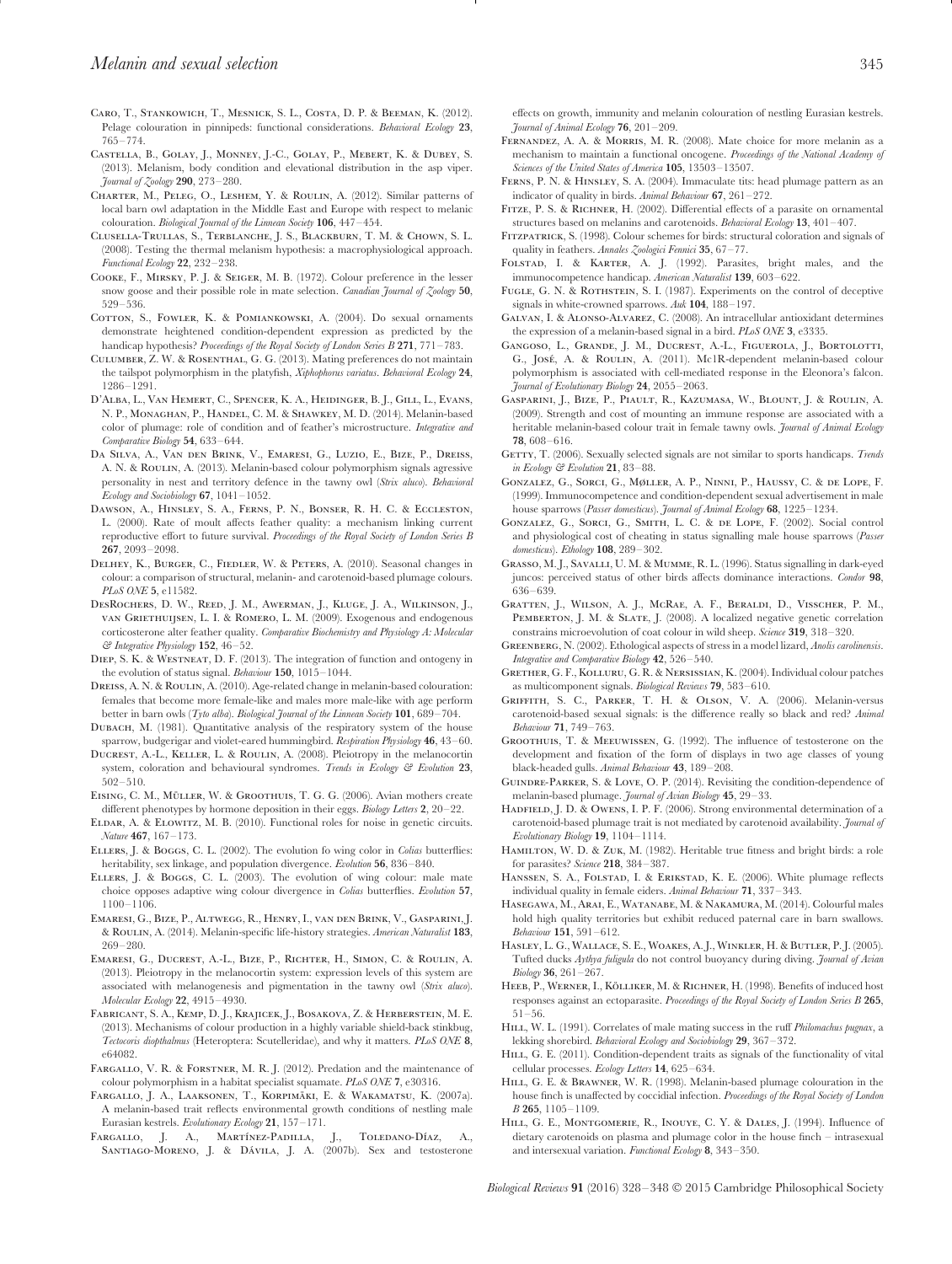HIROBE, T., KIUCHI, M., WAKAMATSU, K. & ITO, S. (2010). Estrogen increases hair pigmentation in female recessive yellow mice. *Zoological Science* **27**, 470–476.

- Hoi, H. & GRIGGIO, M. (2008). Dual utility of a melanin-based ornament in bearded tits. *Ethology* **114**, 1094–1100.
- Houtman, A. M. & Falls, J. B. (1994). Negative assortative mating in the white-throated sparrow, *Zonotrichia albicollis*: the role of mate choice and intra-sexual competition. *Animal Behaviour* **48**, 377–383.
- HUGHES, K. A., DU, L., RODD, F. H. & REZNICK, D. N. (1999). Familiarity leads to female mate preference for novel males in the guppy, *Poecilia reticulata*. *Animal Behaviour* **58**, 907–916.
- HUGHES, K. A., HOUDE, A. E., PRICE, A. C. & RODD, F. H. (2013). Mating advantage for rare males in wild guppy populations. *Nature* **503**, 108–111.
- Hugie, D. M. & Lank, D. B. (1997). The resident's dilemma: female choice model for the evolution of alternative mating strategies in lekking male ruffs (*Philomachus pugnax*). *Behavioral Ecology* **8**, 218–225.
- HURTADO-GONZALES, J. L., BALDASSARRE, D. T. & UY, J. A. C. (2010). Interaction between female mating preferences and predation may explain the maintenance of rare males in the pentamorphic fish *Poecilia parae*. *Journal of Evolutionary Biology* **23**, 1293–1301.
- Iserbyt, A., Bots, J., van Gossum, H. & Sherratt, T. N. (2013). Negative frequency-dependent selection or alternative reproductive tactics: maintenance of female polymorphism in natural populations. *BMC Evolutionary Biology* **13**, 139.
- Iwasa, Y. & Pomiankowski, A. (1991). The evolution of costly mate preferences. 2. The handicap principle. *Evolution* **45**, 1431–1442.
- Jacob, A., Evanno, G., von Siebenthal, B. A., Grossen, C. & Wedekind, C. (2010). Effects of different mating scenarios on embryo viability in brown trout. *Molecular Ecology* **19**, 5296–5307.
- JAWOR, J. M. & BREITWISCH, R. (2003). Melanin ornaments, honesty, and sexual selection. *Auk* **120**, 249–265.
- JOHANSSON, F. & NILSSON-ÖRTMAN, V. (2013). Predation and the relative importance of larval colour polymorphisms and colour polyphenism in a damselfly. *Evolutionary Ecology* **27**, 579–591.
- JOHNSTONE, R. A. (1995). Sexual selection, honest advertisement and the handicap principle – Reviewing the evidence. *Biological Reviews* **70**, 1–65.
- Kim, S.-Y., Fargallo, J. A., Vergara, P. & Martinez-Padilla, J. (2013). Multivariate heredity of melanin-based colouration, body mass and immunity. *Heredity* **111**, 139–146.
- Kingma, S. A., Szentirmai, I., Szekely, T., Bokony, V., Bleeker, M., Liker, A. & KOMDEUR, J. (2008). Sexual selection and the function of a melanin-based plumage ornament in polygamous penduline tits *Remiz pendulinus*. *Behavioral Ecology and Sociobiology* **62**, 1277–1288.
- KINGSOLVER, J. G. & DIAMOND, S. E. (2011). Phenotypic selection in natural populations: what limits directional selection? *American Naturalist* **177**, 346–357.
- Kingston, J. J., Rosenthal, G. G. & Ryan, M. J. (2003). The role of sexual selection in maintaining a colour polymorphism in the pygmy swordtail, *Xiphophorus pygmaeus*. *Animal Behaviour* **65**, 735–743.
- Kittilsen, S., Schjolden, J., Beitnes-Johansen, I., Shaw, J. C., Pottinger, T. G., Sorensen, C., Braastad, B. O., Bakken, M. & Overli, O. (2009). Melanin-based skin spots reflect stress responsiveness in salmonid fish. *Hormones and Behavior* **56**, 292–298.
- Kivanova, A., Horakova, D. & Exnerova, A. (2011). Nest defence intensity in house sparrows *Passer domesticus* in relation to parental quality and brood value. *Acta Ornithologica* **46**, 47–54.
- KOSE, M. & MØLLER, A. P. (1999). Sexual selection, feather breakage and parasites: the importance of white spots in the tail of the barn swallow (*Hirundo rustica*). *Behavioral Ecology and Sociobiology* **45**, 430–436.
- LARSEN, H. A. S., AUSTBØ, L., MØRKØRE, T., THORSEN, J., HORDVIK, I., FISCHER, U., JIRILLO, E., RIMSTAD, E. & KOPPANG, E. O. (2012). Pigment-producing granulomatous myopathy in Atlantic salmon: a novel inflammatory response. *Fish & Shellfish Immunology* **33**, 277–285.
- Leimar, O. (2009). Environmental and genetic cues in the evolution of phenotypic polymorphism. *Evolutionary Ecology* **23**, 125–135.
- Less, H., Angelovici, R., Tzin, V. & Galili, G. (2011). Coordinated gene networks regulating *Arabidopsis* plant metabolism in response to various stresses and nutritional cues. *Plant Cell* **23**, 1264–1271.
- Lin, S. J., Foley, J., Jiang, T. X., Yeh, C. Y., Wu, P., Foley, A., Yen, C. M., Huang, Y. C., Cheng, H. C., Chen, C. F., Reeder, B., Jee, S. H., Widelitz, R. B. & Chuong, C. M. (2013). Topology of feather melanocyte progenitor niche allows complex pigment patterns to emerge. *Science* **340**, 1442–1445.
- Losey, J. E., Uves, A. R., Harmon, J., Ballantyne, F. & Brown, C. (1997). A polymorphism maintained by opposite patterns of parasitism and predation. *Nature* **388**, 269–272.
- Loyau, A., Jalme, M. S. & Sorci, G. (2005). Intra- and intersexual selection for multiple traits in the peacock (*Pavo cristatus*). *Ethology* **111**, 810–820.
- Malka, S., Hawkins, M. G., Jones, J. H., Pascoe, P. J., Kass, P. H. & Wisner, E. R. (2009). Effect of body position on respiratory system volumes in anesthetized red-tailed hawks (*Buteo jamaicensis*) as measured via computed tomography. *American Journal of Veterinary Research* **70**, 1155–1160.
- Marie-Orleach, L., Roussel, J. M., Bugeon, J., Tremblay, J., Ombredane, D. & Evanno, G. (2014). Melanin-based colouration of sneaker male Atlantic salmon is linked to viability and emergence timing of their offspring. *Biological Journal of the Linnean Society* **111**, 126–135.
- Martin-Vivaldi, M., Pena, A., Peralta-Sanchez, J. M., Sanchez, L., Ananou, S., RUIZ-RODRIGUEZ, M. & SOLER, J. J. (2010). Antimicrobial chemicals in hoopoe preen secretions are produced by symbiotic bacteria. *Proceedings of the Royal Society of London B* **277**, 125–130.
- Maynard-Smith, J. (1982). *Evolution and the Theory of Games*. Cambridge University Press, Cambridge.
- McGraw, K. J. (2007). Dietary mineral content influences the expression of melanin-based ornamental colouration. *Behavioral Ecology* **18**, 137–142.
- McGraw, K. J. (2008). An update on the honesty of melanin-based colour signals in birds. *Pigment Cell & Melanoma Research* **21**, 133–138.
- McGraw, K. J. & Hill, G. E. (2000). Differential effects of endoparasitism on the expression of carotenoid- and melanin-based ornamental colouration. *Proceedings of the Royal Society of London Series B* **267**, 1525–1531.
- McGraw, K. J., Mackillop, E. A., Dale, J. & Hauber, M. E. (2002). Different colours reveal different information: how nutritional stress affects the expression of melanin- and structurally based ornamental plumage. *Journal of Experimental Biology* **205**, 3747–3755.
- McGraw, K. J., Safran, R. J. & Wakamatsu, K. (2005). How feather colour reflects its melanin content. *Functional Ecology* **19**, 816–821.
- McGregor, B. A. (1988). Effects of different nutritional regimens on the productivity of Australian cashmere goats and the partitioning of nutrients between cashmere and hair growth. *Australian Journal of Experimental Agriculture* **28**, 459–467.
- McKINNON, J. S. & PIEROTTI, M. E. R. (2010). Colour polymorphism and correlated characters: genetic mechanisms and evolution. *Molecular Ecology* **19**, 5101–5125.
- Meunier, J., Figueiredo Pinto, S., Burri, R. & Roulin, A. (2011). Eumelanin-based colouration and fitness parameters in birds: a meta-analysis. *Behavioral Ecology and Sociobiology* **65**, 559–567.
- Mills, L. S., Zimova, M., Oyler, J., Running, S., Abatzoglou, J. T. & Lukacs, P. M. (2013). Camouflage mismatch in seasonal coat colour due to decreased snow duration. *Proceedings of the National Academy of Sciences of the United States of America* **110**, 7360–7365.
- Møller, A. P. (1987). Social control of deception among status signalling house sparrows *Passer domesticus*. *Behavioral Ecology and Sociobiology* **20**, 307–311.
- Møller, A. P. (1994). *Sexual Selection and the Barn Swallow*. Oxford University Press, Oxford.
- Moreno-Rueda, G. (2011). House sparrows *Passer domesticus* with larger uropygial glands show reduced feather wear. *Ibis* **153**, 195–198.
- Moyaho, A., Guevara-Fiore, P., Beristain-Castillo, E. & Garcia, C. M. (2010). Females of a viviparous fish (*Skiffia multipunctata*) reject males with black colouration. *Journal of Ethology* **28**, 165–170.
- Musolin, D. L., Tougou, D. & Fujisaki, K. (2010). Too hot to handle? Phenological and life-history responses to simulated climate change of the southern green stink bug Nezara viridula (Heteroptera: Pentatomidae). *Global Change Biology* **16**, 73–87.
- Nakagawa, S., Lee, J. W., Woodward, B. K., Hatchwell, B. J. & Burke, T. (2008). Differential selection according to the degree of cheating in a status signal. *Biology Letters* **4**, 667–669.
- Nakagawa, S., Ockendon, N., Gillespie, D. O. S., Hatchwell, B. J. & Burke, T. (2007). Assessing the function of house sparrows' bib size using a flexible meta-analysis method. *Behavioral Ecology* **18**, 831–840.
- Olendorf, R., Rodd, F. H., Punzalan, D., Houde, A. E., Hurt, C., Reznick, D. N. & Hughes, K. A. (2006). Frequency-dependent survival in natural guppy populations. *Nature* **441**, 633–636.
- Olsen, B. J., Greenberg, R., Liu, I. A., Felch, J. M. & Walters, J. R. (2010). Interactions between sexual and natural selection on the evolution of a plumage badge. *Evolutionary Ecology* **24**, 731–748.
- Osawa, N. & Nishida, T. (1992). Seasonal variation in elytral colour polymorphism in *Harmonia asyridis* (the ladybird beetle): the role of non-random mating. *Heredity* **69**, 297–307.
- PAP, P. L., VAGASI, C. I., OSVATH, G., MURESAN, C. & BARTA, Z. (2010). Seasonality in the uropygial gland size and feather mite abundance in house sparrows *Passer domesticus*: natural covariation and an experiment. *Journal of Avian Biology* **41**, 653–661.
- PIAULT, R., VAN DEN BRINK, V. & ROULIN, A. (2012). Condition-dependent expression of melanin-based colouration in the Eurasian kestrel. *Naturwissenschaften* **99**, 391–396.
- PIAULT, R., GASPARINI, J., BIZE, P., JENNI-EIERMANN, S. & ROULIN, A. (2009). Pheomelanin-based colouration and the ability to cope with variation in food supply and parasitism. *American Naturalist* **174**, 548–556.
- Piault, R., Gasparini, J., Bize, P., Paulet, M., McGraw, K. & Roulin, A. (2008). Experimental support for the make-up hypothesis in nestling tawny owls (*Strix aluco*). *Behavioral Ecology* **19**, 847–853.
- PIERSMA, T., DEKKER, M. & SINNINGHE DAMSTÉ, J. S. (1999). An avian equivalent of make-up? *Ecology Letters* **2**, 201–203.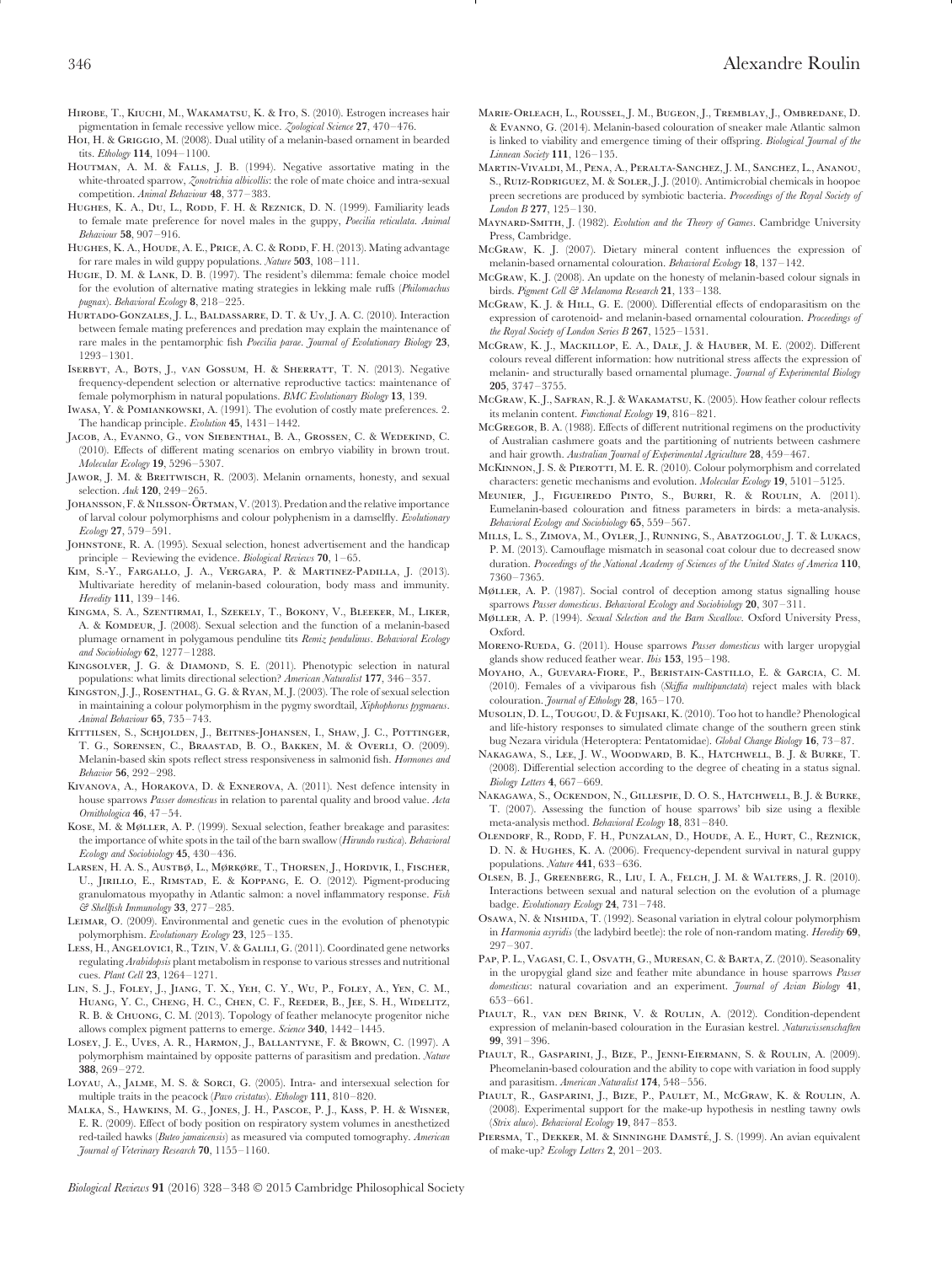- Poston, J. P., Hasselquist, D., Stewart, I. R. K. & Westneat, D. F. (2005). Dietary amino acids influence plumage traits and immune responses of male house sparrows, *Passer domesticus*, but not as expected. *Animal Behaviour* **70**, 1171–1181.
- PRYKE, S. R. (2010). Sex chromosome linkage of mate preference and colour signal maintains assortative mating between interbreeding finch morphs. *Evolution* **64**, 1301–1310.
- Quesada, J. & Senar, J. C. (2007). The role of melanin- and carotenoid-based plumage coloration in nest defence in the great tit. *Ethology* **113**, 640–647.
- Ramniwas, S., Kajla, B., Dev, K. & Parkash, R. (2013). Direct and correlated responses to laboratory selection for body melanisation in *Drosophila melanogaster*: support for the melanisation-desiccation resistance hypothesis. *Journal of Experimental Biology* **216**, 1244–1254.
- REISSMANN, M. & LUDWIG, A. (2013). Pleiotropic effects of coat colour-associated mutations in humans, mice and other mammals. *Seminars in Cell & Developmental Biology* **24**, 576–586.
- REMES, V. & MATYSIOKOVÁ, B. (2013). More ornamented females produce higher-quality offspring in a socially monogamous bird: an experimental study in the great tit (*Parus major*). *Frontiers in Zoology* **10**, 14.
- Reneerkens, J., Versteegh, M. A., Schneider, A. M., Piersma, T. & Burtt, E. H. (2008). Seasonally changing preen-wax composition: red knots' (*Calidris canutus*) flexible defense against feather-degrading bacteria? *Auk* **125**, 285–290.
- Rodgers, G. M., Gladman, N. W., Corless, H. F. & Morrell, L. J. (2013). Costs of colour change in fish: food intake and behavioural decisions. *Journal of Experimental Biology* **216**, 2760–2767.
- Rohwer, S. (1977). Status signaling in Harris sparrows: some experiments in deception. *Behaviour* **61**, 107–129.
- Ros, A. F. H. (1999). Effects of testosterone on growth, plumage pigmentation, and mortality in black-headed gull chicks. *Ibis* **141**, 451–459.
- ROULIN, A. (1999). Nonrandom pairing by male barn owls *Tyto alba* with respect to a female plumage trait. *Behavioral Ecology* **10**, 688–695.
- ROULIN, A. (2004). The evolution, maintenance and adaptive function of genetic colour polymorphism in birds. *Biological Reviews* **79**, 815–848.
- Roulin, A. (2006). Linkage disequilibrium between a melanin-based colour polymorphism and tail length in the barn owl. *Biological Journal of the Linnean Society* **88**, 475–488.
- ROULIN, A. (2009). Covariation between eumelanic pigmentation and body mass only under specific conditions. *Naturwissenschaften* **96**, 375–382.
- ROULIN, A. (2014). Melanin-based colour polymorphism responding to climate change. *Global Change Biology* **20**, 3344–3350.
- Roulin, A., Almasi, B. & Jenni, L. (2010a). Temporal variation in glucocorticoid levels during the resting phase is associated in opposite way with maternal and paternal melanic colouration. *Journal of Evolutionary Biology* **23**, 2046–2053.
- Roulin, A., Altwegg, R., Jensen, H., Steinsland, I. & Schaub, M. (2010b). Sex-dependent selection on an autosomal melanic female ornament promotes the evolution of sex ratio bias. *Ecology Letters* **13**, 616–626.
- Roulin, A., Almasi, B., Rossi-Pedruzzi, A., Ducrest, A.-L., Wakamatsu, K., MIKSIK, I., BLOUNT, J. D., JENNI-EIERMANN, S. & JENNI, L. (2008a). Corticosterone mediates the condition-dependent component of melanin-based colouration. *Animal Behaviour* **75**, 1351–1358.
- Roulin, A., Gasparini, J., Bize, P., Ritschard, M. & Richner, H. (2008b). Melanin-based colourations signal strategies to cope with poor and rich environments. *Behavioral Ecology and Sociobiology* **62**, 507–519.
- ROULIN, A. & ALTWEGG, R. (2007). Breeding rate is associated with pheomelanism in male and with eumelanism in female barn owls. *Behavioral Ecology* **18**, 563–570.
- ROULIN, A. & BIZE, P. (2007). Sexual selection in genetic colour-polymorphic species: a review of experimental studies and perspectives. *Journal of Ethology* **25**, 99–105.
- Roulin, A., Bize, P., Ravussin, P.-A. & Broch, L. (2004). Genetic and environmental effects on the covariation between colour polymorphism and a life history trait. *Evolutionary Ecology Research* **6**, 1253–1260.
- Roulin, A. & Ducrest, A.-L. (2011). Association between melanism, physiology and behaviour: a role for the melanocortin system. *European Journal of Pharmacology* **660**, 226–233.
- ROULIN, A. & DUCREST, A.-L. (2013). Genetics of colouration in birds. Seminars in Cell *and Developmental Biology* **24**, 594–608.
- Roulin, A., Ducrest, A.-L., Balloux, F., Dijkstra, C. & Riols, C. (2003). A female melanin-ornament signals offspring fluctuating asymmetry in the barn owl. *Proceedings of the Royal Society of London B* **270**, 167–171.
- Roulin, A., Emaresi, G., Bize, P., Gasparini, J., Piault, R. & Ducrest, A.-L. (2011). Pale and dark reddish melanic tawny owls differentially regulate the level of blood circulating POMC prohormone in relation to environmental conditions. *Oecologia* **166**, 913–921.
- Roulin, A., Jungi, T. W., Pfister, H. & Dijkstra, C. (2000). Female barn owls (*Tyto alba*) advertise good genes. *Proceedings of the Royal Society of London B* **267**, 937–941.
- Roulin, A., Richner, H. & Ducrest, A.-L. (1998). Genetic, environmental, and condition-dependent effects on female and male ornamentation in the barn owl *Tyto alba*. *Evolution* **52**, 1451–1460.
- ROULIN, A., RIOLS, C., DIJKSTRA, C. & DUCREST, A.-L. (2001a). Female- and male-specific signals of quality in the barn owl. *Journal of Evolutionary Biology* **14**,  $255 - 267$ .
- Roulin, A., Riols, C., Dijkstra, C. & Ducrest, A.-L. (2001b). Female plumage spottiness and parasite resistance in the barn owl (*Tyto alba*). *Behavioral Ecology* **12**, 103–110.
- ROWE, J. W., CLARK, D. L., SHAW, D. M. & WITTLE, L. W. (2013). Histological basis of substrate colour-induced melanisation and reversal of melanisation in painted turtles (*Chrysemys picta marginata*). *Chelonian Conservation and Biology* **12**, 246–251.
- ROWE, L. & HOULE, D. (1996). The lek paradox and the capture of genetic variance by condition dependent traits. *Proceedings of the Royal Society of London Series B* **263**, 1415–1421.
- Ruell, E. W., Handelsman, C. A., Hawkins, C. L., Sofaer, H. R., Ghalambor, C. K. & Angeloni, L. (2013). Fear, food and sexual ornamentation: plasticity of colour development in Trinidadian guppies. *Proceedings of the Royal Society of London B* **280**, 20122019.
- Ruiz-De-Castaneda, R., Burtt, E. H., Gonzalez-Braojos, S. & Moreno, J. (2012). Bacterial degradability of an intrafeather unmelanized ornament: a role of feather-degrading bacteria in sexual selection? *Biological Journal of the Linnean Society* **105**, 409–419.
- Safran, R. J., Adelman, J. S., McGraw, K. J. & Hau, M. (2008). Sexual signal exaggeration affects physiological state in male barn swallows. *Current Biology* **18**, R461–R462.
- SAFRAN, R. J., NEUMAN, C. R., McGRAW, K. J. & LOVETTE, I. J. (2005). Dynamic paternity allocation as a function of male plumage colour in barn swallows. *Science* **309**, 2210–2212.
- Saikawa, Y., Hashimoto, K., Nakata, M., Yoshihara, M., Nagai, K., Ida, M. & Komiya, T. (2004). The red sweat of the hippopotamus. *Nature* **429**, 363.
- Saino, N., Romano, M., Caprioli, M., Lardelli, R., Micheloni, P., Scandolara, C., Rubolini, D. & Fasola, M. (2013a). Molt, feather growth rate and body condition of male and female barn swallow. *Journal of Ornithology* **154**, 537–547.
- Saino, N., Romano, M., Rubolini, D., Teplitski, C., Ambrosini, R., Caprioli, M., Canova, L. & Wakamatsu, K. (2013b). Sexual dimorphism in melanin pigmentation, feather colouration and its heritability in the barn swallow (*Hirundo rustica*). *PLoS ONE* **8**, e58024.
- SAN JOSÉ, L. M. & FITZE, P. S. (2013). Corticosterone regulates multiple colour traits in *Lacerta (Zootoca) vivipara* males. *Journal of Evolutionary Biology* **26**, 2681–2690.
- SANTOS, E. S. A., SCHECK, D. & NAKAGAWA, S. (2011). Dominance and plumage traits: meta-analysis and metaregression analysis. *Animal Behaviour* **82**, 3–19.
- von Schantz, T., Bensch, S., Grahn, M., Hasselquist, D. & Wittzell, H. (1999). Good genes, oxidative stress and condition-dependent signals. *Proceedings of the Royal Society of London B* **266**, 1–12.
- Senar, J. C. & Camerino, M. (1998). Status signalling and the ability to recognize dominants: an experiment with siskins (*Carduelis spinus*). *Proceedings of the Royal Society of London. Series B* **165**, 1515–1520.
- Serra, L. (2001). Duration of primary moult affects primary quality in grey plovers *Pluvialis squatarola*. *Journal of Avian Biology* **32**, 377–380.
- SIEFFERMAN, L. & HILL, G. E. (2003). Structural and melanin coloration indicate parental effort and reproductive success in male eastern bluebirds. *Behavioral Ecology* **14**, 855–861.
- SIMONS, M. J. P., BRIGA, M., LEENKNEGT, B. & VERHULST, S. (2014). Context-dependent effects of carotenoid supplementation on reproduction in zebra finches. *Behavioral Ecology* **25**, 945–950.
- SINERVO, B., BLEAY, C. & ADAMOPOULOU, C. (2001). Social causes of correlational selection and the resolution of a heritable throat colour polymorphism in a lizard. *Evolution* **55**, 2040–2052.
- SIRKIÄ, P. M., VIROLAINEN, M. & LAAKSONEN, T. (2010). Melanin colouration has temperature-dependent effects on breeding performance that may maintain phenotypic variation in a passerine bird. *Journal of Evolutionary Biology* **23**, 2385–2396.
- Solano, F., Briganti, S., Picardo, M. & Ghanem, G. (2006). Hypopigmenting agents: an updated review on biological, chemical and clinical aspects. *Pigment Cell & Melanoma Research* **19**, 550–571.
- STEPHENSON, R. (1993). The contributions of body tissues, respiratory system, and plumage to buoyancy in waterfowl. *Canadian Journal of Zoology* **71**, 1521–1529.
- Stewart, I. R. K. & Westneat, D. F. (2010). Dietary calcium negatively affects the size of a status signal in juvenile male house sparrows (*Passer domesticus*). *Auk* **127**, 549–557.
- Stewart, I. R. K. & Westneat, D. F. (2013). Dietary calcium, but not a glutathione inhibitor, affects bib size in juvenile male house sparrows. *Condor* **115**, 921–930.
- STOEHR, A. M. (2006). Costly melanin ornaments: the importance of taxon? *Functional Ecology* **20**, 276–281.
- STOEHR, A. M. (2010). Response of disparate phenotypically-plastic, melanin-based traits to common cues: limits to the benefits of adaptive plasticity? *Evolutionary Ecology* **24**, 287–298.
- Surmacki, A., Ozarowska-Nowicka, A. & Rosin, Z. M. (2013). Colour polymorphism in a land snail *Cepaea nemoralis* (Pulmonata: Helicidae) as viewed by potential avian predators. *Naturwissenschaften* **100**, 533–540.